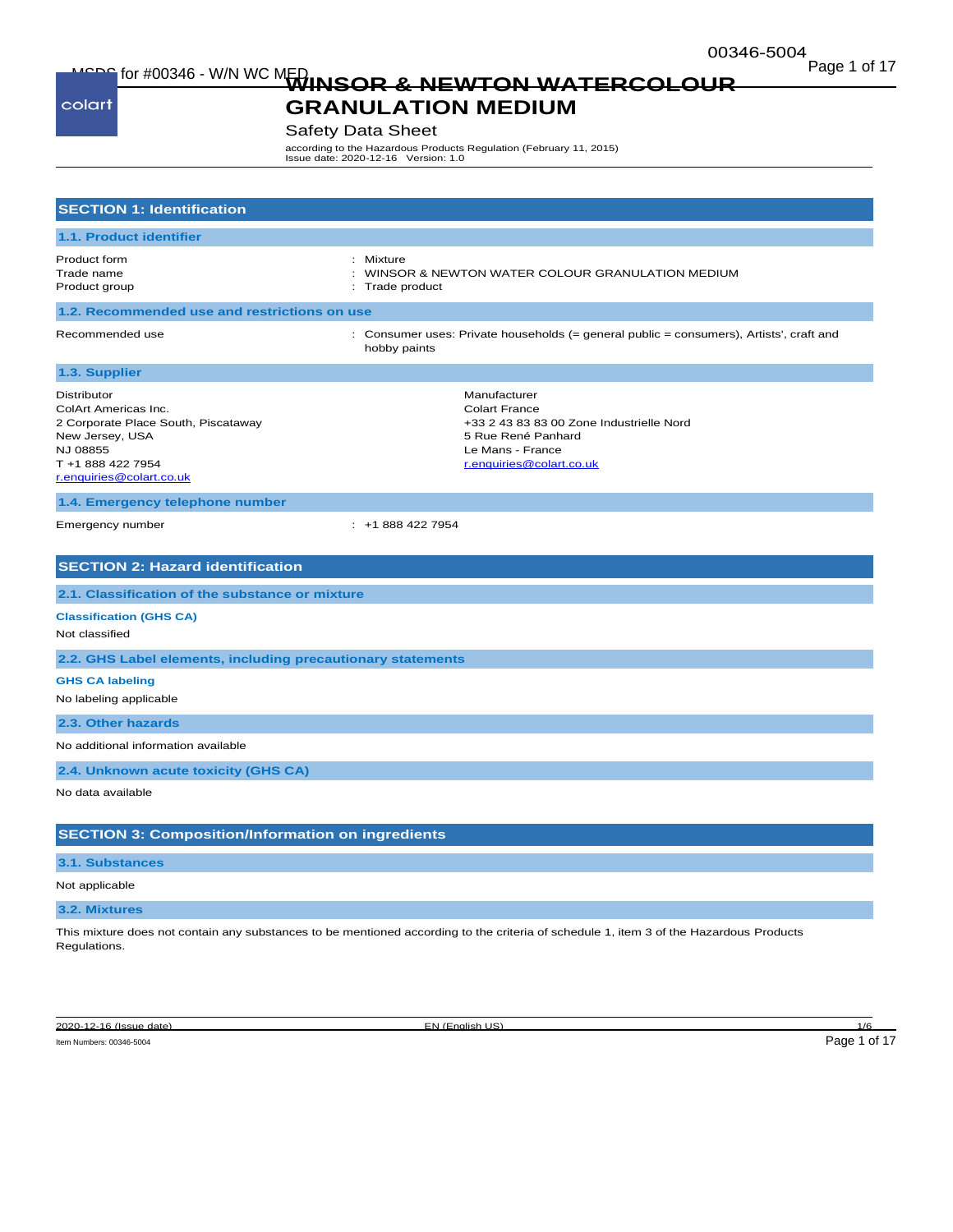# Page 2 of 17 Page 2 of 17 Page 2 of 17 Page 2 of 17 Page 2 of 17 Page 2 of 17 Page 2 of 17 Page 2 of 17 **WINSOR & NEWTON WATERCOLOUR GRANULATION MEDIUM**

# Safety Data Sheet

according to the Hazardous Products Regulation (February 11, 2015)

| <b>SECTION 4: First-aid measures</b>                                                                                 |                                                                                                                                                                                                                                                                                              |  |
|----------------------------------------------------------------------------------------------------------------------|----------------------------------------------------------------------------------------------------------------------------------------------------------------------------------------------------------------------------------------------------------------------------------------------|--|
| 4.1. Description of first aid measures                                                                               |                                                                                                                                                                                                                                                                                              |  |
| First-aid measures after inhalation<br>First-aid measures after skin contact<br>First-aid measures after eye contact | Allow affected person to breathe fresh air. Allow the victim to rest.<br>Remove affected clothing and wash all exposed skin area with mild soap and water,<br>followed by warm water rinse.<br>Rinse immediately with plenty of water. Obtain medical attention if pain, blinking or redness |  |
| First-aid measures after ingestion<br>First-aid measures general                                                     | persists.<br>Rinse mouth out with water. In all cases of doubt, or when symptoms persist, seek medical<br>attention.<br>Never give anything by mouth to an unconscious person. If you feel unwell, seek medical<br>advice (show the label where possible).                                   |  |
| 4.2. Most important symptoms and effects (acute and delayed)                                                         |                                                                                                                                                                                                                                                                                              |  |
| Symptoms/effects<br>Potential Adverse human health effects and<br>symptoms                                           | : Not expected to present a significant hazard under anticipated conditions of normal use.<br>: Based on available data, the classification criteria are not met.                                                                                                                            |  |
| 4.3. Immediate medical attention and special treatment, if necessary                                                 |                                                                                                                                                                                                                                                                                              |  |
| Other medical advice or treatment                                                                                    | : Treat symptomatically.                                                                                                                                                                                                                                                                     |  |
| <b>SECTION 5: Fire-fighting measures</b>                                                                             |                                                                                                                                                                                                                                                                                              |  |
| 5.1. Suitable extinguishing media                                                                                    |                                                                                                                                                                                                                                                                                              |  |
| Suitable extinguishing media                                                                                         | : Foam. Dry powder. Carbon dioxide. Sand.                                                                                                                                                                                                                                                    |  |
| 5.2. Unsuitable extinguishing media                                                                                  |                                                                                                                                                                                                                                                                                              |  |
| Unsuitable extinguishing media                                                                                       | : Do not use a heavy water stream.                                                                                                                                                                                                                                                           |  |
| 5.3. Specific hazards arising from the hazardous product                                                             |                                                                                                                                                                                                                                                                                              |  |
| Fire hazard                                                                                                          | : No fire hazard.                                                                                                                                                                                                                                                                            |  |
| 5.4. Special protective equipment and precautions for fire-fighters                                                  |                                                                                                                                                                                                                                                                                              |  |
| Firefighting instructions<br>Protection during firefighting                                                          | : Use water spray or fog for cooling exposed containers. Exercise caution when fighting any<br>chemical fire. Prevent fire-fighting water from entering environment.<br>Do not enter fire area without proper protective equipment, including respiratory protection.                        |  |
|                                                                                                                      |                                                                                                                                                                                                                                                                                              |  |
| <b>SECTION 6: Accidental release measures</b>                                                                        |                                                                                                                                                                                                                                                                                              |  |
| 6.1. Personal precautions, protective equipment and emergency procedures                                             |                                                                                                                                                                                                                                                                                              |  |
| No additional information available                                                                                  |                                                                                                                                                                                                                                                                                              |  |
| 6.2. Methods and materials for containment and cleaning up                                                           |                                                                                                                                                                                                                                                                                              |  |

Methods for cleaning up **interpret in the spills with inert solids**, such as clay or diatomaceous earth as soon as possible. Collect spillage. Store away from other materials.

**6.3. Reference to other sections**

For further information refer to section 8: "Exposure controls/personal protection"

2020-12-16 (Issue date) EN (English US) 2/6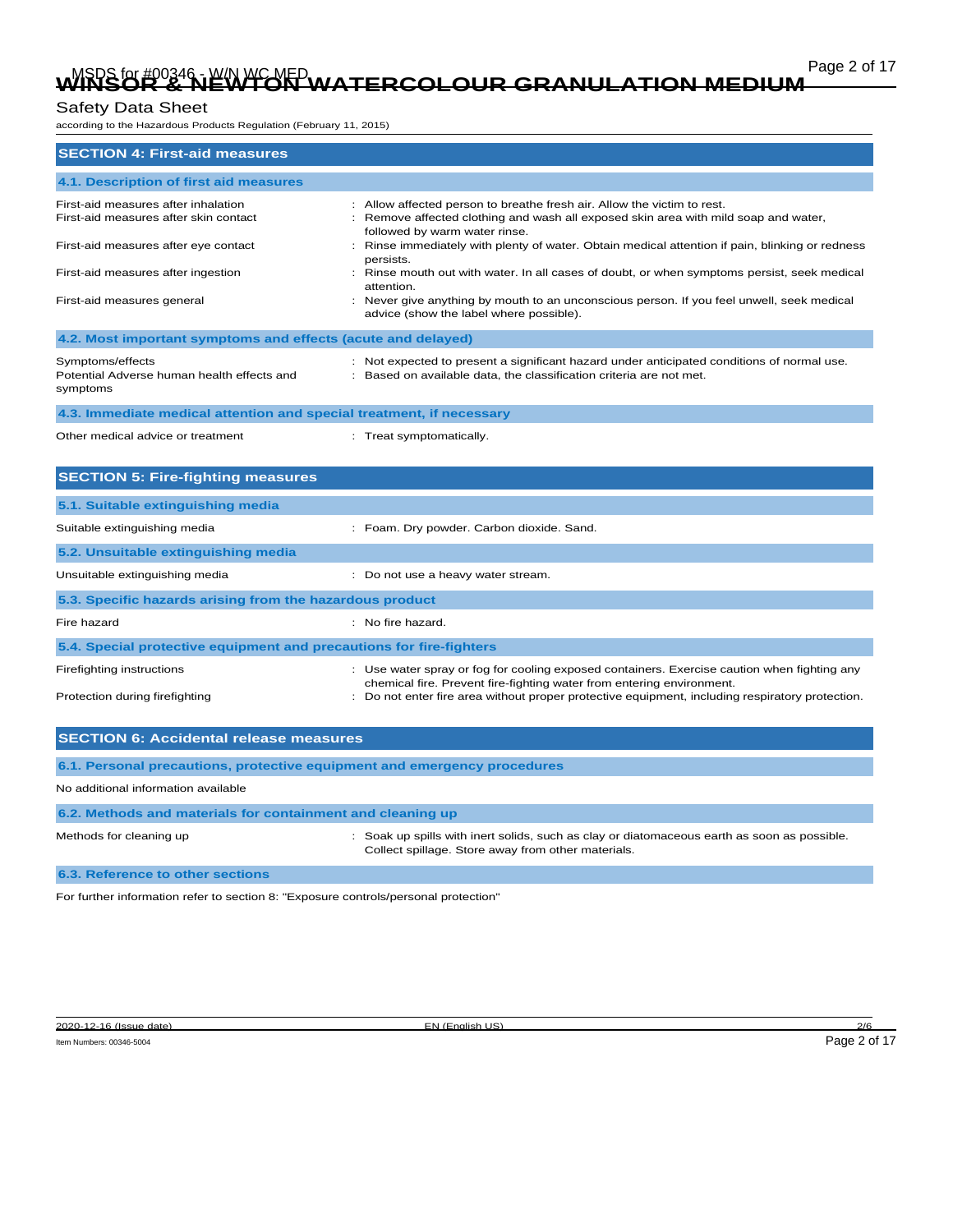# Page 3 of 17 Page 3 of 17<br>WINSOR & NEWTON WATERCOLOUR GRANULATION MEDIUM

## Safety Data Sheet

according to the Hazardous Products Regulation (February 11, 2015)

| <b>SECTION 7: Handling and storage</b>                                |                                                                                                                                                                                                                                     |  |  |  |
|-----------------------------------------------------------------------|-------------------------------------------------------------------------------------------------------------------------------------------------------------------------------------------------------------------------------------|--|--|--|
| 7.1. Precautions for safe handling                                    |                                                                                                                                                                                                                                     |  |  |  |
| Precautions for safe handling                                         | Wash hands and other exposed areas with mild soap and water before eating, drinking or<br>smoking and when leaving work. Provide good ventilation in process area to prevent<br>formation of vapor.                                 |  |  |  |
| 7.2. Conditions for safe storage, including any incompatibilities     |                                                                                                                                                                                                                                     |  |  |  |
| Storage conditions<br>Incompatible products<br>Incompatible materials | : Keep only in the original container in a cool, well ventilated place away from : Direct<br>sunlight, Heat sources. Keep container closed when not in use.<br>Strong bases. Strong acids.<br>Sources of ignition. Direct sunlight. |  |  |  |
| <b>SECTION 8: Exposure controls/personal protection</b>               |                                                                                                                                                                                                                                     |  |  |  |
| 8.1. Control parameters                                               |                                                                                                                                                                                                                                     |  |  |  |
| Additional information                                                | There exist no exposure limits for this material                                                                                                                                                                                    |  |  |  |
| 8.2. Appropriate engineering controls                                 |                                                                                                                                                                                                                                     |  |  |  |
| No additional information available                                   |                                                                                                                                                                                                                                     |  |  |  |
| 8.3. Individual protection measures/Personal protective equipment     |                                                                                                                                                                                                                                     |  |  |  |
| Eye protection:                                                       |                                                                                                                                                                                                                                     |  |  |  |
| Avoid contact with eyes                                               |                                                                                                                                                                                                                                     |  |  |  |

#### **Other information:**

Do not eat, drink or smoke during use. Ensure there is adequate ventilation.

| 9.1. Information on basic physical and chemical properties |          |                           |
|------------------------------------------------------------|----------|---------------------------|
| Physical state                                             | : Liquid |                           |
| Appearance                                                 |          | : No data available       |
| Color                                                      |          | Colorless                 |
| Odor                                                       | ۰.       | odorless                  |
| Odor threshold                                             |          | No data available         |
| рH                                                         |          | 7 (Concentrated solution) |
| Relative evaporation rate (butyl acetate=1)                |          | No data available         |
| Relative evaporation rate (ether=1)                        |          | : No data available       |
| Melting point                                              |          | No data available         |
| Freezing point                                             |          | No data available         |
| Boiling point                                              |          | > 100 @ 760 mm Hg         |
| Flash point                                                |          | No data available         |
| Auto-ignition temperature                                  |          | No data available         |
| Decomposition temperature                                  |          | : No data available       |
| Flammability (solid, gas)                                  |          | Non flammable.            |
| Vapor pressure                                             |          | No data available         |
| Relative vapor density at 20 °C                            |          | No data available         |
| Relative density                                           | 1.05     |                           |
| Solubility                                                 |          | Miscible with water.      |
| Partition coefficient n-octanol/water (Log Pow)            |          | No data available         |
| Viscosity, kinematic                                       |          | No data available         |
| <b>Explosion limits</b>                                    |          | No data available         |

2020-12-16 (Issue date) EN (English US) 3/6

Item Numbers: 00346-5004 Page 3 of 17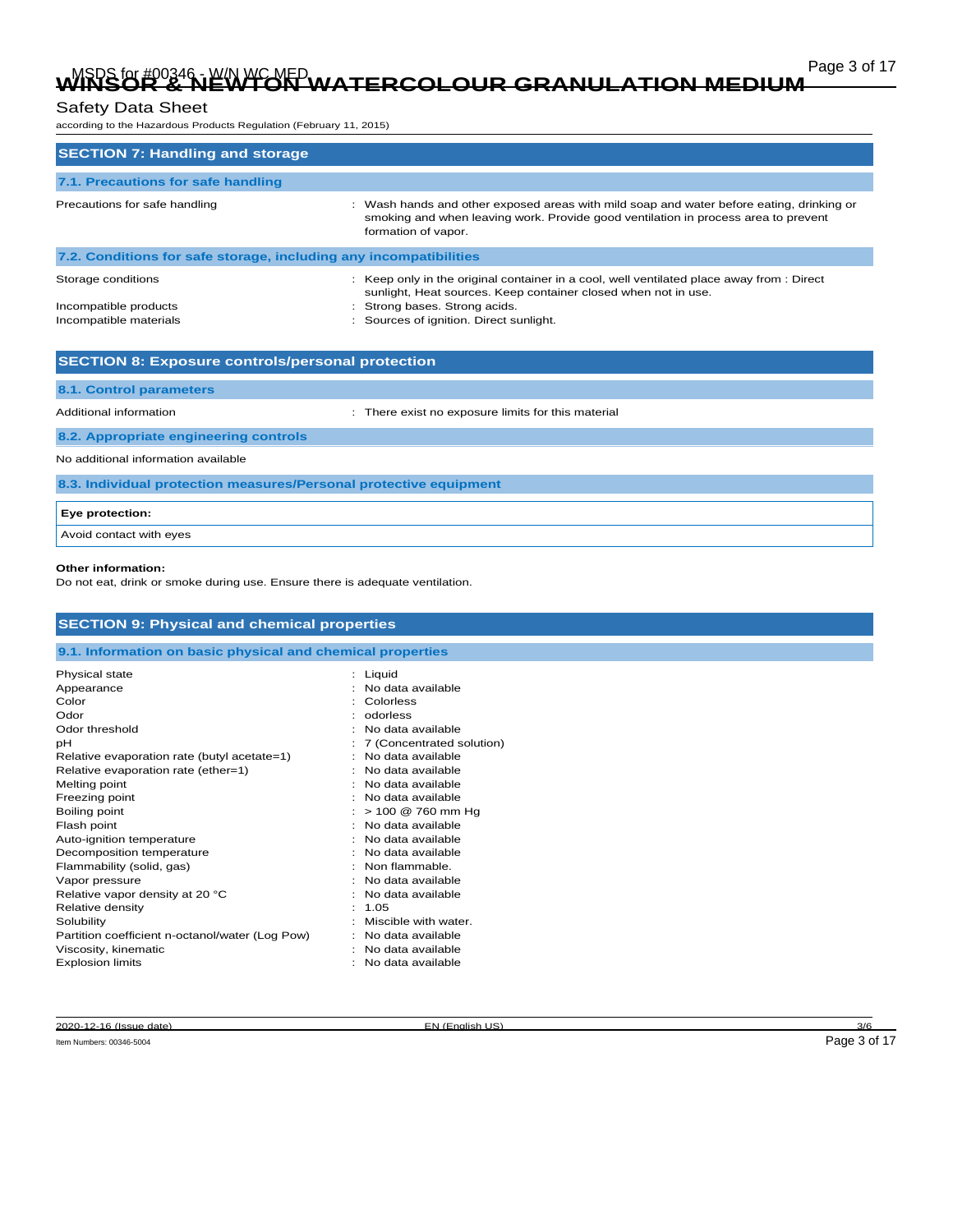# Page 4 of 17 Page 4 of 17 Page 4 of 17 Page 4 of 17 Page 4 of 17 Page 4 of 17 Page 4 of 17 Page 4 of 17 **WINSOR & NEWTON WATERCOLOUR GRANULATION MEDIUM**

# Safety Data Sheet

according to the Hazardous Products Regulation (February 11, 2015)

### **9.2. Other information**

No additional information available

| <b>SECTION 10: Stability and reactivity</b> |                                                                                      |  |
|---------------------------------------------|--------------------------------------------------------------------------------------|--|
| Reactivity                                  | : The product is non-reactive under normal conditions of use, storage and transport. |  |
| Chemical stability                          | : Stable at ambient temperature and under normal conditions of use.                  |  |
| Possibility of hazardous reactions          | : None under normal use.                                                             |  |
| Conditions to avoid                         | : Direct sunlight. Extremely high or low temperatures.                               |  |
| Incompatible materials                      | : Strong acids. Strong bases.                                                        |  |
| Hazardous decomposition products            | : Carbon monoxide. Carbon dioxide.                                                   |  |
| Hardening time:                             | : No additional information available                                                |  |

## **SECTION 11: Toxicological information**

| 11.1. Information on toxicological effects |                                                                                            |
|--------------------------------------------|--------------------------------------------------------------------------------------------|
| Acute toxicity (oral)                      | : Not classified                                                                           |
| Acute toxicity (dermal)                    | : Not classified                                                                           |
| Acute toxicity (inhalation)                | : Not classified                                                                           |
| Skin corrosion/irritation                  | : Not classified                                                                           |
| Serious eye damage/irritation              | pH: 7 (Concentrated solution)<br>: Not classified<br>pH: 7 (Concentrated solution)         |
| Respiratory or skin sensitization          | : Not classified                                                                           |
| Germ cell mutagenicity                     | : Not classified                                                                           |
| Carcinogenicity                            | : Not classified                                                                           |
| Reproductive toxicity                      | : Not classified                                                                           |
| STOT-single exposure                       | : Not classified                                                                           |
| STOT-repeated exposure                     | : Not classified                                                                           |
| Aspiration hazard                          | : Not classified                                                                           |
| Potential Adverse human health effects and | : Based on available data, the classification criteria are not met.                        |
| symptoms<br>Symptoms/effects               | : Not expected to present a significant hazard under anticipated conditions of normal use. |

| <b>SECTION 12: Ecological information</b>                                                                                   |                                      |  |
|-----------------------------------------------------------------------------------------------------------------------------|--------------------------------------|--|
| 12.1. Toxicity                                                                                                              |                                      |  |
| Hazardous to the aquatic environment, short-term<br>(acute)<br>Hazardous to the aquatic environment, long-term<br>(chronic) | : Not classified<br>: Not classified |  |
| 12.2. Persistence and degradability                                                                                         |                                      |  |
| <b>WINSOR &amp; NEWTON WATER COLOUR GRANULATION MEDIUM</b>                                                                  |                                      |  |
| Persistence and degradability                                                                                               | Not established.                     |  |
| 12.3. Bioaccumulative potential                                                                                             |                                      |  |
| <b>WINSOR &amp; NEWTON WATER COLOUR GRANULATION MEDIUM</b>                                                                  |                                      |  |
| Bioaccumulative potential                                                                                                   | Not established.                     |  |
| 12.4. Mobility in soil                                                                                                      |                                      |  |
| .                                                                                                                           |                                      |  |

No additional information available

Item Numbers: 00346-5004 Page 4 of 17

2020-12-16 (Issue date) EN (English US) 4/6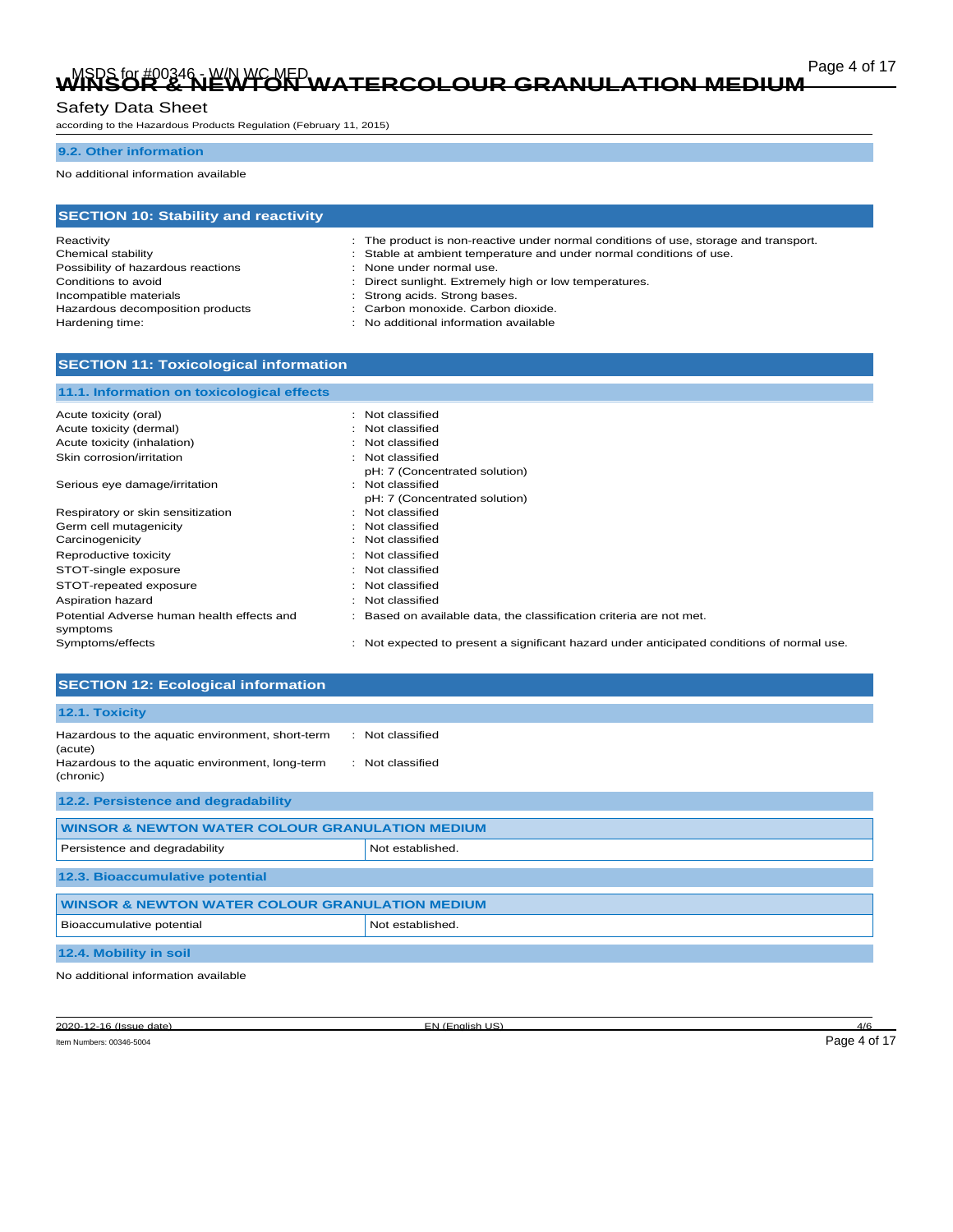# Page 5 of 17 Page 5 of 17<br>WINSOR & NEWTON WATERCOLOUR GRANULATION MEDIUM

## Safety Data Sheet

according to the Hazardous Products Regulation (February 11, 2015)

| 12.5. Other adverse effects                                                                                            |                                                                                                                  |              |
|------------------------------------------------------------------------------------------------------------------------|------------------------------------------------------------------------------------------------------------------|--------------|
| Ozone<br>Other information                                                                                             | Not classified<br>: Avoid release to the environment.                                                            |              |
| <b>SECTION 13: Disposal considerations</b>                                                                             |                                                                                                                  |              |
| 13.1. Disposal methods                                                                                                 |                                                                                                                  |              |
| Product/Packaging disposal recommendations<br>Ecology - waste materials                                                | : Dispose in a safe manner in accordance with local/national regulations.<br>: Avoid release to the environment. |              |
| <b>SECTION 14: Transport information</b>                                                                               |                                                                                                                  |              |
| In accordance with TDG / DOT / IMDG / IATA                                                                             |                                                                                                                  |              |
| 14.1. UN number                                                                                                        |                                                                                                                  |              |
| Not regulated for transport                                                                                            |                                                                                                                  |              |
| 14.2. UN proper shipping name                                                                                          |                                                                                                                  |              |
| Proper Shipping Name (TDG)<br>Proper Shipping Name (DOT)<br>Proper Shipping Name (IMDG)<br>Proper Shipping Name (IATA) | Not applicable<br>Not applicable<br>Not applicable<br>Not applicable                                             |              |
| 14.3. Transport hazard class(es)                                                                                       |                                                                                                                  |              |
| TDG<br>Transport hazard class(es) (TDG)                                                                                | : Not applicable                                                                                                 |              |
| <b>DOT</b><br>Transport hazard class(es) (DOT)                                                                         | : Not applicable                                                                                                 |              |
| <b>IMDG</b><br>Transport hazard class(es) (IMDG)                                                                       | : Not applicable                                                                                                 |              |
| <b>IATA</b><br>Transport hazard class(es) (IATA)                                                                       | : Not applicable                                                                                                 |              |
| 14.4. Packing group                                                                                                    |                                                                                                                  |              |
| Packing group (TDG)<br>Packing group (DOT)<br>Packing group (IMDG)<br>Packing group (IATA)                             | : Not applicable<br>Not applicable<br>Not applicable<br>Not applicable                                           |              |
| <b>14.5. Environmental hazards</b>                                                                                     |                                                                                                                  |              |
| Other information                                                                                                      | : No supplementary information available.                                                                        |              |
| 14.6. Special precautions for user                                                                                     |                                                                                                                  |              |
| TDG<br>No data available                                                                                               |                                                                                                                  |              |
| DOT<br>No data available                                                                                               |                                                                                                                  |              |
| <b>IMDG</b><br>No data available                                                                                       |                                                                                                                  |              |
| <b>IATA</b><br>No data available                                                                                       |                                                                                                                  |              |
| 2020-12-16 (Issue date)                                                                                                | EN (English US)                                                                                                  | 5/6          |
| Item Numbers: 00346-5004                                                                                               |                                                                                                                  | Page 5 of 17 |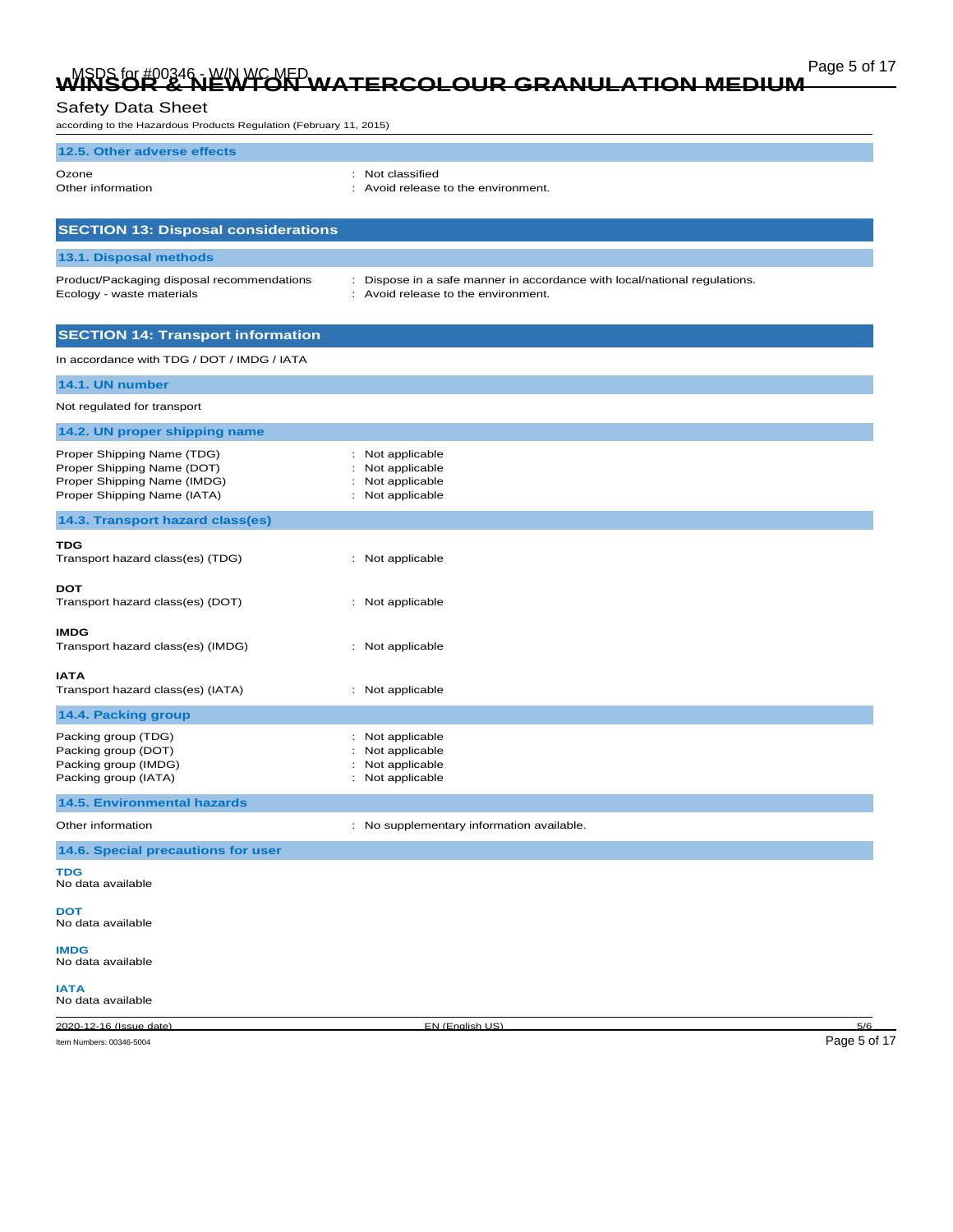# Page 6 of 17 Page 6 of 17<br>WINSOR & NEWTON WATERCOLOUR GRANULATION MEDIUM

### Safety Data Sheet

according to the Hazardous Products Regulation (February 11, 2015)

### **14.7. Transport in bulk according to Annex II of MARPOL 73/78 and the IBC Code**

## Not applicable

## **SECTION 15: Regulatory information**

**15.1. Consumer Chemicals and Containers Regulations, 2001 (SOR/2001-269)**

Not classified according to the criteria of Consumer Chemicals and Containers Regulations, 2001 (SOR/2001-269).

#### **15.2. International regulations**

#### No additional information available

| <b>SECTION 16: Other information</b> |                                                                                                                                                                                                                                                                                         |
|--------------------------------------|-----------------------------------------------------------------------------------------------------------------------------------------------------------------------------------------------------------------------------------------------------------------------------------------|
| Issue date                           | $: 12 - 16 - 2020$                                                                                                                                                                                                                                                                      |
| Data sources                         | : REGULATION (EC) No 1272/2008 OF THE EUROPEAN PARLIAMENT AND OF THE<br>COUNCIL of 16 December 2008 on classification, labeling and packaging of substances<br>and mixtures, amending and repealing Directives 67/548/EEC and 1999/45/EC, and<br>amending Regulation (EC) No 1907/2006. |
| Other information                    | $:$ None.                                                                                                                                                                                                                                                                               |

Safety Data Sheet (SDS), Canada

This information is based on our current knowledge and is intended to describe the product for the purposes of health, safety and environmental requirements only. It should not therefore be construed as guaranteeing any specific property of the product.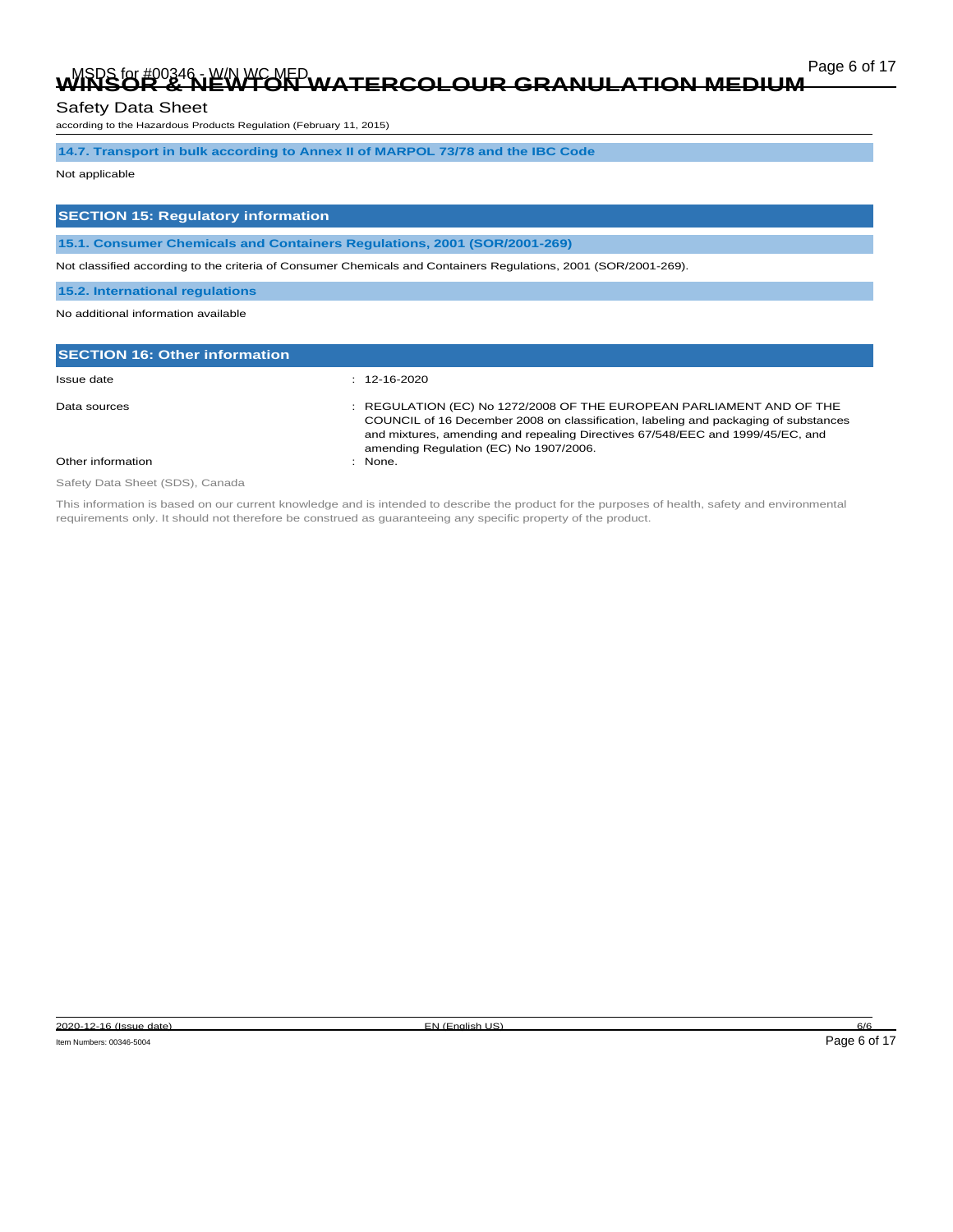colart

# **WINSOR & NEWTON WATER COLOUR GRANULATION MEDIUM**

Safety Data Sheet<br>according to Federal Register / Vol. 77, No. 58 / Monday, March 26, 2012 / Rules and Regulations Revision date: 12/16/2020 Supersedes: 08/17/2015 Version: 5.0

|                                                   | <b>SECTION 1: Identification</b>                                                                             |                                                                                                                                                                |
|---------------------------------------------------|--------------------------------------------------------------------------------------------------------------|----------------------------------------------------------------------------------------------------------------------------------------------------------------|
| 1.1.                                              | <b>Identification</b>                                                                                        |                                                                                                                                                                |
| Product form                                      |                                                                                                              | : Mixture                                                                                                                                                      |
| Trade name                                        |                                                                                                              | : WINSOR & NEWTON WATER COLOUR GRANULATION MEDIUM                                                                                                              |
| 1.2.                                              | Recommended use and restrictions on use                                                                      |                                                                                                                                                                |
|                                                   | Use of the substance/mixture                                                                                 | : Artists', craft and hobby paints                                                                                                                             |
|                                                   | Recommended use                                                                                              | : Consumer uses: Private households (= general public = consumers), Artists', craft and hobby<br>paints                                                        |
| 1.3.                                              | <b>Supplier</b>                                                                                              |                                                                                                                                                                |
| <b>Distributor</b><br>New Jersey, USA<br>NJ 08855 | ColArt Americas Inc.<br>2 Corporate Place South, Piscataway<br>T +1 888 422 7954<br>r.enquiries@colart.co.uk | <b>Manufacturer</b><br><b>Colart France</b><br>+33 2 43 83 83 00 Zone Industrielle Nord<br>5 Rue René Panhard<br>Le Mans, - France<br>r.enquiries@colart.co.uk |
| 1.4.                                              | <b>Emergency telephone number</b>                                                                            |                                                                                                                                                                |
|                                                   | Emergency number                                                                                             | $: +18884227954$                                                                                                                                               |
|                                                   | <b>SECTION 2: Hazard(s) identification</b>                                                                   |                                                                                                                                                                |
| 2.1.                                              | <b>Classification of the substance or mixture</b>                                                            |                                                                                                                                                                |
|                                                   | <b>GHS US classification</b>                                                                                 |                                                                                                                                                                |
| Not classified                                    |                                                                                                              |                                                                                                                                                                |
|                                                   |                                                                                                              |                                                                                                                                                                |
| 2.2.                                              | <b>GHS Label elements, including precautionary statements</b>                                                |                                                                                                                                                                |
| <b>GHS US labeling</b>                            |                                                                                                              |                                                                                                                                                                |
|                                                   | No labeling applicable                                                                                       |                                                                                                                                                                |
| 2.3.                                              | Other hazards which do not result in classification                                                          |                                                                                                                                                                |
|                                                   | No additional information available                                                                          |                                                                                                                                                                |
| 2.4.                                              | <b>Unknown acute toxicity (GHS US)</b>                                                                       |                                                                                                                                                                |
| Not applicable                                    |                                                                                                              |                                                                                                                                                                |
|                                                   | <b>SECTION 3: Composition/Information on ingredients</b>                                                     |                                                                                                                                                                |
| 3.1.                                              | <b>Substances</b>                                                                                            |                                                                                                                                                                |
| Not applicable                                    |                                                                                                              |                                                                                                                                                                |
| 3.2.                                              | <b>Mixtures</b>                                                                                              |                                                                                                                                                                |
|                                                   | Full text of hazard classes and H-statements : see section 16                                                |                                                                                                                                                                |
|                                                   | <b>SECTION 4: First-aid measures</b>                                                                         |                                                                                                                                                                |
| 4.1.                                              | <b>Description of first aid measures</b>                                                                     |                                                                                                                                                                |
|                                                   | First-aid measures general                                                                                   | : Never give anything by mouth to an unconscious person. If you feel unwell, seek medical<br>advice (show the label where possible).                           |
|                                                   | First-aid measures after inhalation                                                                          | Allow affected person to breathe fresh air. Allow the victim to rest.<br>÷.                                                                                    |
|                                                   | First-aid measures after skin contact                                                                        | : Remove affected clothing and wash all exposed skin area with mild soap and water, followed<br>by warm water rinse.                                           |
|                                                   | First-aid measures after eye contact                                                                         | Rinse immediately with plenty of water. Obtain medical attention if pain, blinking or redness<br>÷<br>persists.                                                |
|                                                   | First-aid measures after ingestion                                                                           | : Rinse mouth out with water. In all cases of doubt, or when symptoms persist, seek medical<br>attention.                                                      |
|                                                   |                                                                                                              |                                                                                                                                                                |

12/16/2020 EN (English US) Page 1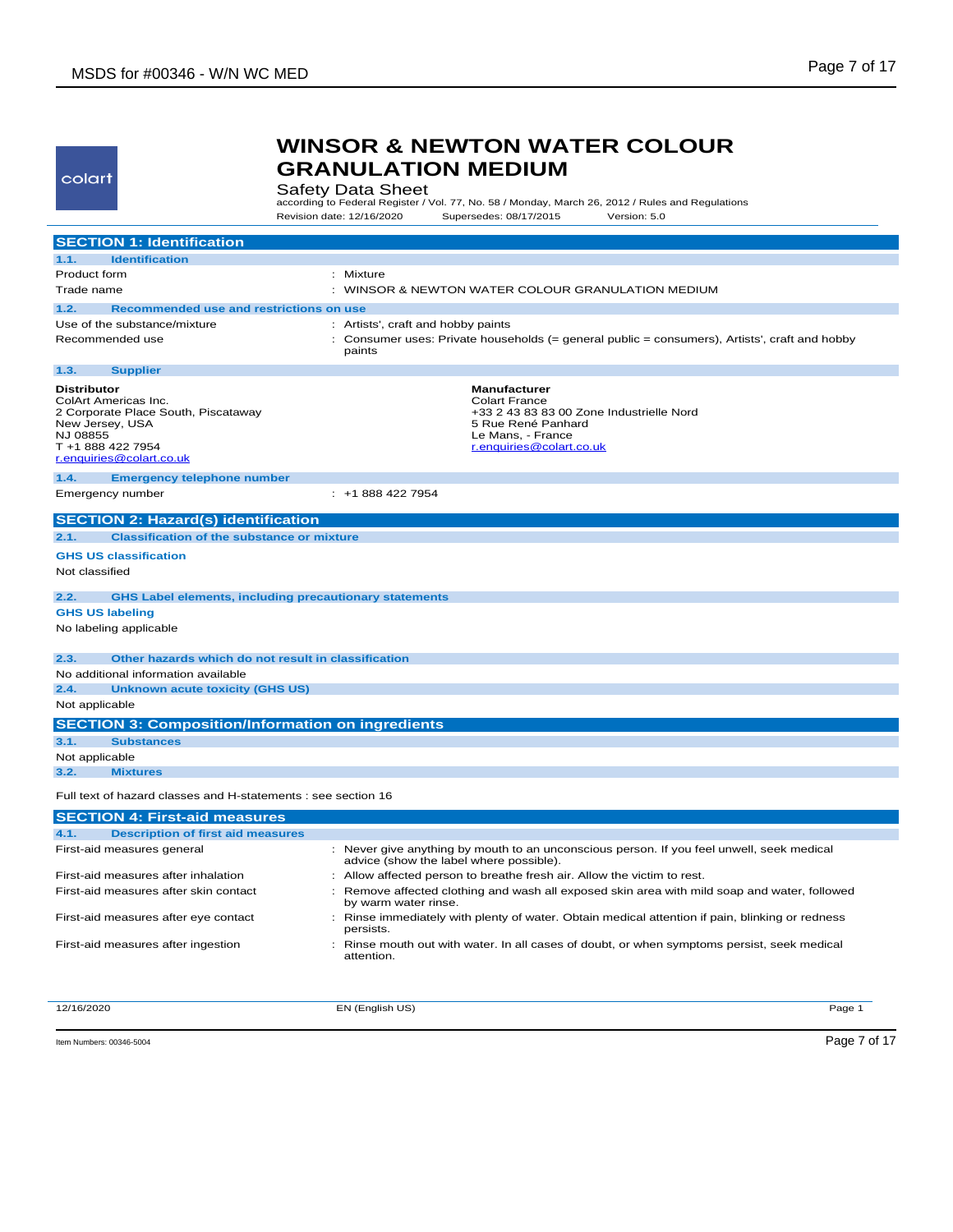Safety Data Sheet

according to Federal Register / Vol. 77, No. 58 / Monday, March 26, 2012 / Rules and Regulations

| according to Fodclar Register / Vol. 77, No. 00 / Monday, March 20, 2012 / Raico and Regulatio |                                                                                                                                                                                                       |
|------------------------------------------------------------------------------------------------|-------------------------------------------------------------------------------------------------------------------------------------------------------------------------------------------------------|
| 4.2.<br>Most important symptoms and effects (acute and delayed)                                |                                                                                                                                                                                                       |
| Potential Adverse human health effects and                                                     | : Based on available data, the classification criteria are not met.                                                                                                                                   |
| symptoms                                                                                       |                                                                                                                                                                                                       |
| Symptoms/effects                                                                               | : Not expected to present a significant hazard under anticipated conditions of normal use.                                                                                                            |
| 4.3.<br>Immediate medical attention and special treatment, if necessary                        |                                                                                                                                                                                                       |
| Treat symptomatically.                                                                         |                                                                                                                                                                                                       |
| <b>SECTION 5: Fire-fighting measures</b>                                                       |                                                                                                                                                                                                       |
| 5.1.<br>Suitable (and unsuitable) extinguishing media                                          |                                                                                                                                                                                                       |
| Suitable extinguishing media                                                                   | : Foam. Dry powder. Carbon dioxide. Sand.                                                                                                                                                             |
| Unsuitable extinguishing media                                                                 | : Do not use a heavy water stream.                                                                                                                                                                    |
| 5.2.<br>Specific hazards arising from the chemical                                             |                                                                                                                                                                                                       |
| Fire hazard                                                                                    | : No fire hazard.                                                                                                                                                                                     |
| Reactivity                                                                                     | : The product is non-reactive under normal conditions of use, storage and transport.                                                                                                                  |
| 5.3.<br>Special protective equipment and precautions for fire-fighters                         |                                                                                                                                                                                                       |
| Firefighting instructions                                                                      | : Use water spray or fog for cooling exposed containers. Exercise caution when fighting any<br>chemical fire. Prevent fire-fighting water from entering environment.                                  |
| Protection during firefighting                                                                 | : Do not enter fire area without proper protective equipment, including respiratory protection.                                                                                                       |
| <b>SECTION 6: Accidental release measures</b>                                                  |                                                                                                                                                                                                       |
| 6.1.                                                                                           | Personal precautions, protective equipment and emergency procedures                                                                                                                                   |
| 6.1.1.<br>For non-emergency personnel                                                          |                                                                                                                                                                                                       |
| <b>Emergency procedures</b>                                                                    | : Evacuate unnecessary personnel.                                                                                                                                                                     |
|                                                                                                |                                                                                                                                                                                                       |
| 6.1.2.<br>For emergency responders                                                             |                                                                                                                                                                                                       |
| Protective equipment                                                                           | : Equip cleanup crew with proper protection.<br>: Ventilate area.                                                                                                                                     |
| Emergency procedures                                                                           |                                                                                                                                                                                                       |
| 6.2.<br><b>Environmental precautions</b>                                                       |                                                                                                                                                                                                       |
|                                                                                                | Prevent entry to sewers and public waters. Notify authorities if liquid enters sewers or public waters.                                                                                               |
| 6.3.<br>Methods and material for containment and cleaning up                                   |                                                                                                                                                                                                       |
| Methods for cleaning up                                                                        | : Soak up spills with inert solids, such as clay or diatomaceous earth as soon as possible. Collect<br>spillage. Store away from other materials.                                                     |
| 6.4.<br><b>Reference to other sections</b>                                                     |                                                                                                                                                                                                       |
| See Heading 8. Exposure controls and personal protection.                                      |                                                                                                                                                                                                       |
| <b>SECTION 7: Handling and storage</b>                                                         |                                                                                                                                                                                                       |
| 7.1.<br><b>Precautions for safe handling</b>                                                   |                                                                                                                                                                                                       |
| Precautions for safe handling                                                                  | : Wash hands and other exposed areas with mild soap and water before eating, drinking or<br>smoking and when leaving work. Provide good ventilation in process area to prevent formation<br>of vapor. |
| 7.2.<br><b>Conditions for safe storage, including any incompatibilities</b>                    |                                                                                                                                                                                                       |
| Storage conditions                                                                             | : Keep only in the original container in a cool, well ventilated place away from : Direct sunlight,<br>Heat sources. Keep container closed when not in use.                                           |
| Incompatible products                                                                          | Strong bases. Strong acids.                                                                                                                                                                           |
| Incompatible materials                                                                         | Sources of ignition. Direct sunlight.                                                                                                                                                                 |
| <b>SECTION 8: Exposure controls/personal protection</b>                                        |                                                                                                                                                                                                       |
| 8.1.<br><b>Control parameters</b>                                                              |                                                                                                                                                                                                       |
|                                                                                                |                                                                                                                                                                                                       |
| Additional information                                                                         | : There exist no exposure limits for this material                                                                                                                                                    |
| 8.2.<br><b>Appropriate engineering controls</b>                                                |                                                                                                                                                                                                       |
| No additional information available                                                            |                                                                                                                                                                                                       |
|                                                                                                |                                                                                                                                                                                                       |
| 12/16/2020                                                                                     | EN (English US)<br>2/5                                                                                                                                                                                |
| Item Numbers: 00346-5004                                                                       | Page 8 of 17                                                                                                                                                                                          |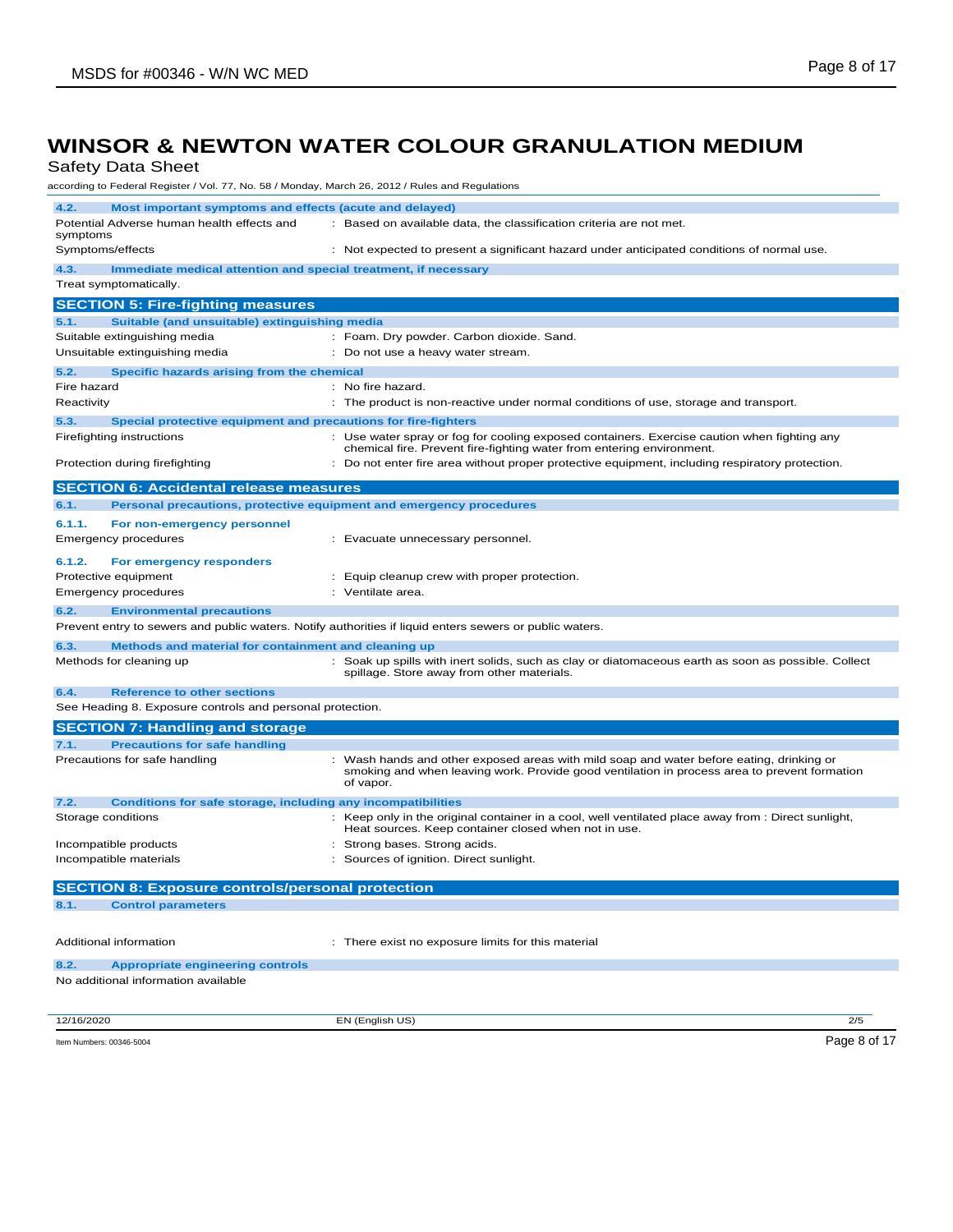Safety Data Sheet

according to Federal Register / Vol. 77, No. 58 / Monday, March 26, 2012 / Rules and Regulations

**8.3. Individual protection measures/Personal protective equipment**

#### **Eye protection:**

Avoid contact with eyes

#### **Other information:**

Do not eat, drink or smoke during use. Ensure there is adequate ventilation.

| <b>SECTION 9: Physical and chemical properties</b>                                 |                                          |              |
|------------------------------------------------------------------------------------|------------------------------------------|--------------|
| Information on basic physical and chemical properties<br>9.1.                      |                                          |              |
| Physical state                                                                     | : Liquid                                 |              |
|                                                                                    | : Colorless                              |              |
|                                                                                    | : odorless                               |              |
| Odor threshold                                                                     | : No data available                      |              |
| рH                                                                                 | 7 (Concentrated solution)                |              |
| Melting point                                                                      | No data available                        |              |
| Freezing point                                                                     | No data available                        |              |
| Boiling point                                                                      | $:$ > 100 @ 760 mm Hg                    |              |
| Flash point                                                                        | No data available                        |              |
| Relative evaporation rate (butyl acetate=1)                                        | No data available                        |              |
| Flammability (solid, gas)                                                          | Non flammable.                           |              |
| Vapor pressure                                                                     | No data available                        |              |
| Relative vapor density at 20 °C                                                    | No data available                        |              |
| Relative density                                                                   | 1.05                                     |              |
| Solubility                                                                         | : Miscible with water.                   |              |
| Partition coefficient n-octanol/water (Log Pow)                                    | : No data available                      |              |
| Auto-ignition temperature                                                          | No data available<br>÷.                  |              |
| Decomposition temperature                                                          | No data available                        |              |
| Viscosity, kinematic                                                               | No data available<br>: No data available |              |
| Viscosity, dynamic                                                                 | No data available                        |              |
| <b>Explosion limits</b>                                                            | : No data available                      |              |
| <b>Explosive properties</b><br>Oxidizing properties                                | : No data available                      |              |
|                                                                                    |                                          |              |
| <b>Other information</b><br>9.2.                                                   |                                          |              |
| No additional information available                                                |                                          |              |
| <b>SECTION 10: Stability and reactivity</b>                                        |                                          |              |
| 10.1.<br><b>Reactivity</b>                                                         |                                          |              |
| The product is non-reactive under normal conditions of use, storage and transport. |                                          |              |
| 10.2.<br><b>Chemical stability</b>                                                 |                                          |              |
| Stable at ambient temperature and under normal conditions of use.                  |                                          |              |
| <b>Possibility of hazardous reactions</b><br>10.3.                                 |                                          |              |
| None under normal use.                                                             |                                          |              |
| 10.4.<br><b>Conditions to avoid</b>                                                |                                          |              |
| Direct sunlight. Extremely high or low temperatures.                               |                                          |              |
| 10.5.<br><b>Incompatible materials</b>                                             |                                          |              |
| Strong acids. Strong bases.                                                        |                                          |              |
|                                                                                    |                                          |              |
| 10.6.<br><b>Hazardous decomposition products</b>                                   |                                          |              |
| Carbon monoxide. Carbon dioxide.                                                   |                                          |              |
| <b>SECTION 11: Toxicological information</b>                                       |                                          |              |
| 11.1.<br><b>Information on toxicological effects</b>                               |                                          |              |
| 12/16/2020                                                                         | EN (English US)                          | 3/5          |
|                                                                                    |                                          |              |
| Item Numbers: 00346-5004                                                           |                                          | Page 9 of 17 |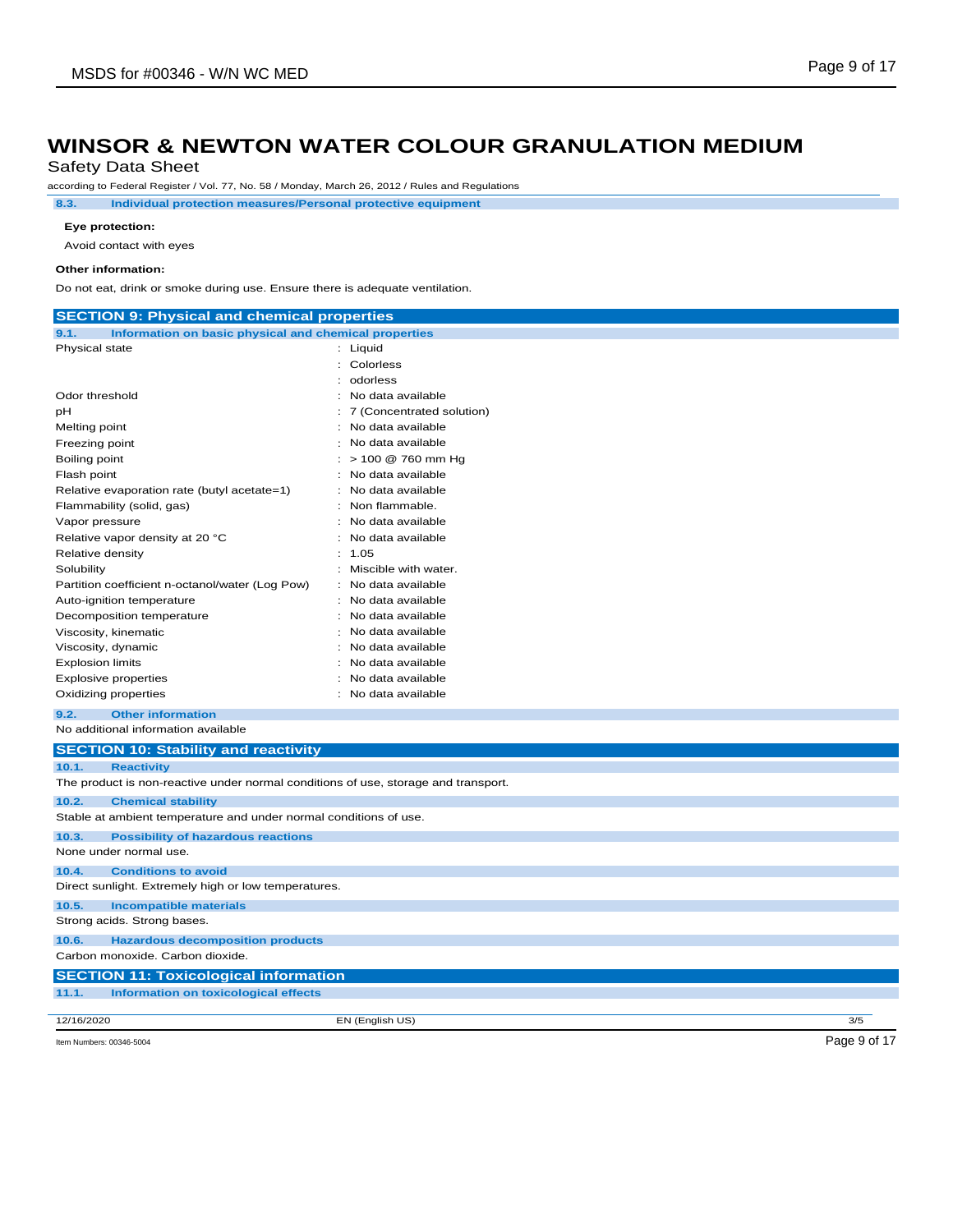## Safety Data Sheet

according to Federal Register / Vol. 77, No. 58 / Monday, March 26, 2012 / Rules and Regulations

| Acute toxicity (oral)                                       | : Not classified                                                                           |  |
|-------------------------------------------------------------|--------------------------------------------------------------------------------------------|--|
| Acute toxicity (dermal)                                     | : Not classified                                                                           |  |
| Acute toxicity (inhalation)                                 | : Not classified                                                                           |  |
|                                                             |                                                                                            |  |
| Skin corrosion/irritation                                   | : Not classified                                                                           |  |
|                                                             | pH: 7 (Concentrated solution)                                                              |  |
| Serious eye damage/irritation                               | : Not classified                                                                           |  |
|                                                             | pH: 7 (Concentrated solution)<br>: Not classified                                          |  |
| Respiratory or skin sensitization<br>Germ cell mutagenicity | : Not classified                                                                           |  |
|                                                             |                                                                                            |  |
| Carcinogenicity                                             | : Not classified                                                                           |  |
| Reproductive toxicity                                       | : Not classified                                                                           |  |
| STOT-single exposure                                        | : Not classified                                                                           |  |
|                                                             |                                                                                            |  |
| STOT-repeated exposure                                      | : Not classified                                                                           |  |
| Aspiration hazard                                           | : Not classified                                                                           |  |
| Viscosity, kinematic                                        | : No data available                                                                        |  |
|                                                             |                                                                                            |  |
| Potential Adverse human health effects and                  | : Based on available data, the classification criteria are not met.                        |  |
| symptoms<br>Symptoms/effects                                |                                                                                            |  |
|                                                             | : Not expected to present a significant hazard under anticipated conditions of normal use. |  |
| <b>SECTION 12: Ecological information</b>                   |                                                                                            |  |
| <b>Toxicity</b><br>12.1.                                    |                                                                                            |  |
| No additional information available                         |                                                                                            |  |
|                                                             |                                                                                            |  |
| <b>Persistence and degradability</b><br>12.2.               |                                                                                            |  |
| <b>WINSOR &amp; NEWTON WATER COLOUR GRANULATION MEDIUM</b>  |                                                                                            |  |
| Persistence and degradability                               | Not established.                                                                           |  |
| 12.3.<br><b>Bioaccumulative potential</b>                   |                                                                                            |  |
| WINSOR & NEWTON WATER COLOUR GRANULATION MEDIUM             |                                                                                            |  |
| Bioaccumulative potential                                   | Not established.                                                                           |  |
|                                                             |                                                                                            |  |
| 12.4.<br><b>Mobility in soil</b>                            |                                                                                            |  |
| No additional information available                         |                                                                                            |  |
|                                                             |                                                                                            |  |
| 12.5.<br><b>Other adverse effects</b>                       |                                                                                            |  |
|                                                             |                                                                                            |  |
|                                                             |                                                                                            |  |
| Other information                                           | : Avoid release to the environment.                                                        |  |
| <b>SECTION 13: Disposal considerations</b>                  |                                                                                            |  |
| <b>Disposal methods</b><br>13.1.                            |                                                                                            |  |
| Product/Packaging disposal recommendations                  |                                                                                            |  |
|                                                             | : Dispose in a safe manner in accordance with local/national regulations.                  |  |
| Ecology - waste materials                                   | : Avoid release to the environment.                                                        |  |

## **SECTION 14: Transport information**

**Department of Transportation (DOT)**

In accordance with DOT

Not regulated

#### **Transportation of Dangerous Goods**

Not regulated

12/16/2020 EN (English US) 4/5

Item Numbers: 00346-5004 Page 10 of 17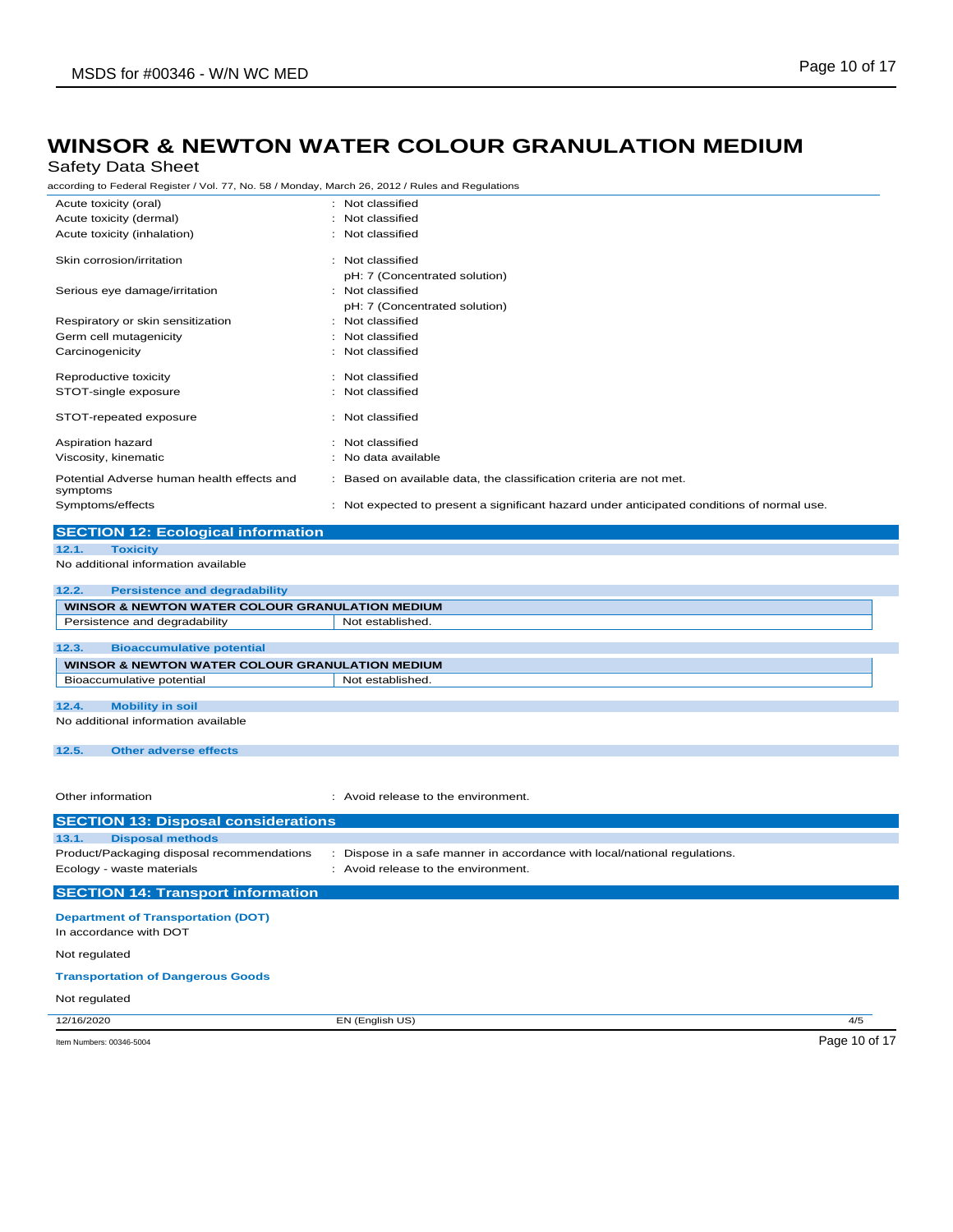Safety Data Sheet

according to Federal Register / Vol. 77, No. 58 / Monday, March 26, 2012 / Rules and Regulations

#### **Transport by sea**

Not regulated

#### **Air transport**

Not regulated

# **SECTION 15: Regulatory information**

**15.1. US Federal regulations**

| <b>RIVER</b><br>ERT<br><b>CREP</b><br>MATERIALS INS<br>Conforms to<br><b>ASTM D 4236</b> | This product has been evaluated by a<br>toxicologist and labelled for acute and chronic<br>health hazards in accordance with the Labelling<br>of Hazardous art materials Regulation and<br>Federal Regulation 16 CFR 1500.14 of the<br>Federal Hazardous Substance Act. This product<br>conforms to ASTM D-4236 Standard Practice for<br>Labelling Art Materials.<br>This product has been certified by ACMI (Artist)<br>Craft Material Institute, Inc.) to carry the AP<br>(Approved) seal, meaning this product bears no<br>chronic or acute human health hazards. |
|------------------------------------------------------------------------------------------|----------------------------------------------------------------------------------------------------------------------------------------------------------------------------------------------------------------------------------------------------------------------------------------------------------------------------------------------------------------------------------------------------------------------------------------------------------------------------------------------------------------------------------------------------------------------|
|------------------------------------------------------------------------------------------|----------------------------------------------------------------------------------------------------------------------------------------------------------------------------------------------------------------------------------------------------------------------------------------------------------------------------------------------------------------------------------------------------------------------------------------------------------------------------------------------------------------------------------------------------------------------|

**15.2. International regulations**

**CANADA** No additional information available

**EU-Regulations** No additional information available

**National regulations** No additional information available

### **15.3. US State regulations**

No additional information available

### **SECTION 16: Other information**

according to Federal Register / Vol. 77, No. 58 / Monday, March 26, 2012 / Rules and Regulations

| <b>Revision date</b> | : 12/16/2020                                                                                                                                                                                                                                                                            |
|----------------------|-----------------------------------------------------------------------------------------------------------------------------------------------------------------------------------------------------------------------------------------------------------------------------------------|
| Data sources         | : REGULATION (EC) No 1272/2008 OF THE EUROPEAN PARLIAMENT AND OF THE<br>COUNCIL of 16 December 2008 on classification, labeling and packaging of substances and<br>mixtures, amending and repealing Directives 67/548/EEC and 1999/45/EC, and amending<br>Regulation (EC) No 1907/2006. |
| Other information    | None.                                                                                                                                                                                                                                                                                   |

### US SDS LHAMA

This information is based on our current knowledge and is intended to describe the product for the purposes of health, safety and environmental requirements only. It should not therefore be construed as<br>guaranteeing any sp

| 12/16/2020               | <b>J</b> (English US)<br>. | 5/5                             |
|--------------------------|----------------------------|---------------------------------|
| Item Numbers: 00346-5004 |                            | .0547<br>Page<br>$\cdot$<br>ـ ت |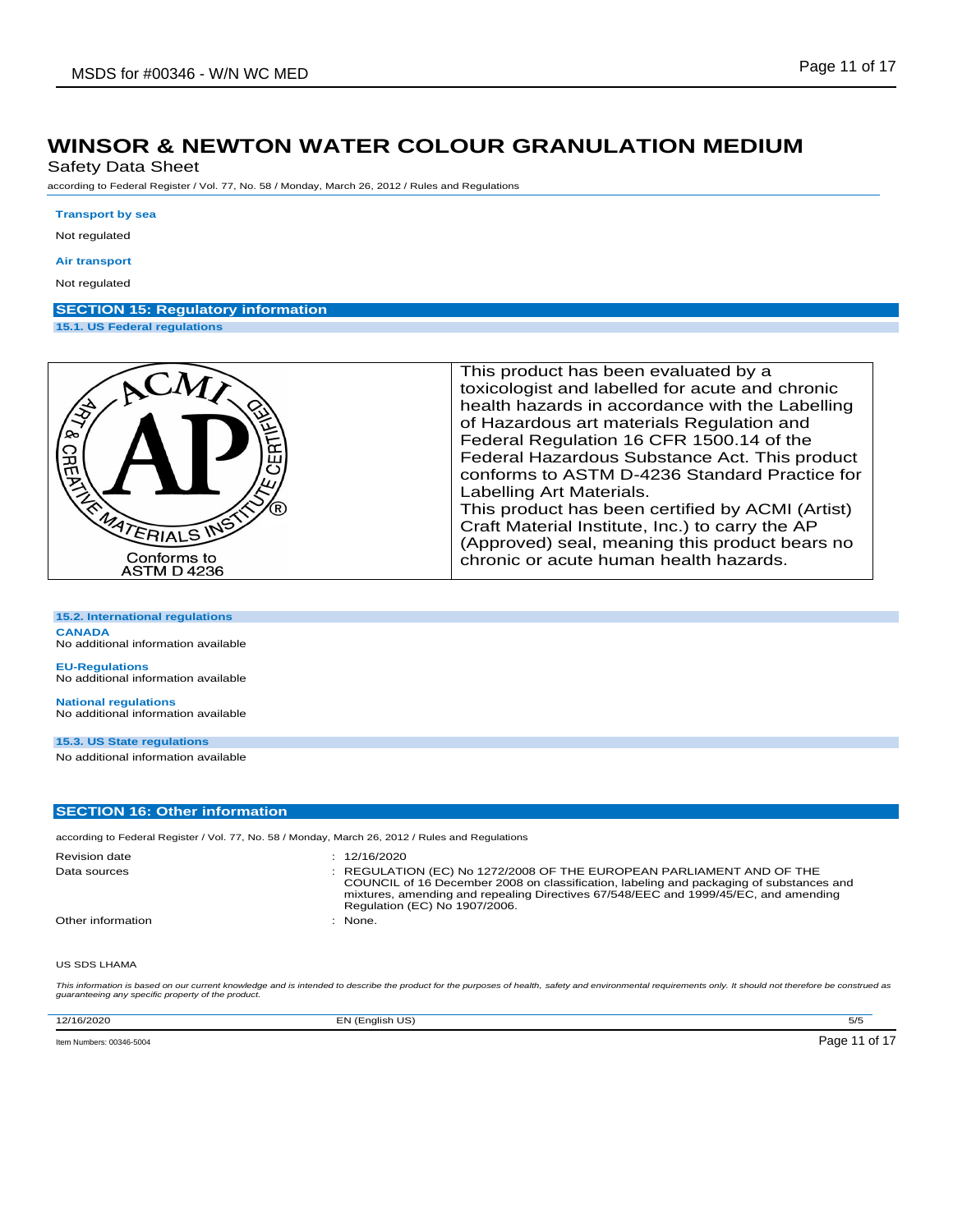# MSDC for #00346 - W/N WC MED<br>WINSOR & NEWTON WATER COLOUR **Page 12 of 17**

#### colart

# **GRANULATION MEDIUM** Fiche de Données de Sécurité

conformément à la Loi sur les produits dangereux (11 février 2015) Date d'émission: 2020-12-16 Version: 1.0

| <b>SECTION 1: Identification</b>                                                                                                                                   |                                                                                                                                                     |  |
|--------------------------------------------------------------------------------------------------------------------------------------------------------------------|-----------------------------------------------------------------------------------------------------------------------------------------------------|--|
| 1.1. Identificateur de produit                                                                                                                                     |                                                                                                                                                     |  |
| Forme du produit<br>Nom commercial<br>Groupe de produits                                                                                                           | : Mélange<br>: WINSOR & NEWTON WATER COLOUR GRANULATION MEDIUM<br>: Produit commercial                                                              |  |
| 1.2. Usage recommandé et restrictions d'utilisation                                                                                                                |                                                                                                                                                     |  |
| Utilisation recommandée                                                                                                                                            | : Utilisations par des consommateurs: Ménages privés (= grand public = consommateurs),<br>Artists', craft and hobby paints                          |  |
| 1.3. Fournisseur                                                                                                                                                   |                                                                                                                                                     |  |
| <b>Distributeur</b><br>ColArt Americas Inc.<br>2 Corporate Place South, Piscataway<br>New Jersey, USA<br>NJ 08855<br>T +1 888 422 7954<br>r.enquiries@colart.co.uk | Fabricant<br><b>Colart France</b><br>+33 2 43 83 83 00 Zone Industrielle Nord<br>5 Rue René Panhard<br>Le Mans - France<br>r.enquiries@colart.co.uk |  |
| 1.4. Numéro d'appel d'urgence                                                                                                                                      |                                                                                                                                                     |  |
| Numéro d'urgence                                                                                                                                                   | $: +18884227954$                                                                                                                                    |  |
|                                                                                                                                                                    |                                                                                                                                                     |  |
| <b>SECTION 2: Identification des dangers</b>                                                                                                                       |                                                                                                                                                     |  |
| 2.1. Classification de la substance ou du mélange                                                                                                                  |                                                                                                                                                     |  |
| <b>Classification (GHS CA)</b><br>Non classé                                                                                                                       |                                                                                                                                                     |  |
| 2.2. Éléments d'étiquetage SGH, y compris conseils de prudence                                                                                                     |                                                                                                                                                     |  |
| <b>Étiquetage GHS CA</b>                                                                                                                                           |                                                                                                                                                     |  |
| Étiquetage non applicable                                                                                                                                          |                                                                                                                                                     |  |
| 2.3. Autres dangers                                                                                                                                                |                                                                                                                                                     |  |
| Pas d'informations complémentaires disponibles                                                                                                                     |                                                                                                                                                     |  |
| 2.4. Toxicité aiguë inconnue (GHS CA)                                                                                                                              |                                                                                                                                                     |  |
| Aucune donnée disponible                                                                                                                                           |                                                                                                                                                     |  |
|                                                                                                                                                                    |                                                                                                                                                     |  |
| <b>SECTION 3: Composition/information sur les ingrédients</b>                                                                                                      |                                                                                                                                                     |  |
| 3.1. Substances                                                                                                                                                    |                                                                                                                                                     |  |
| Non applicable                                                                                                                                                     |                                                                                                                                                     |  |
| 3.2. Mélanges                                                                                                                                                      |                                                                                                                                                     |  |

Ce mélange ne contient aucune substance à mentionner selon les critères de l'article 3 de l'annexe 1 du Règlement sur les produits dangereux.

2020-12-16 (Date d'émission) FR-CA (français - CA) 1/6

Item Numbers: 00346-5004 Page 12 of 17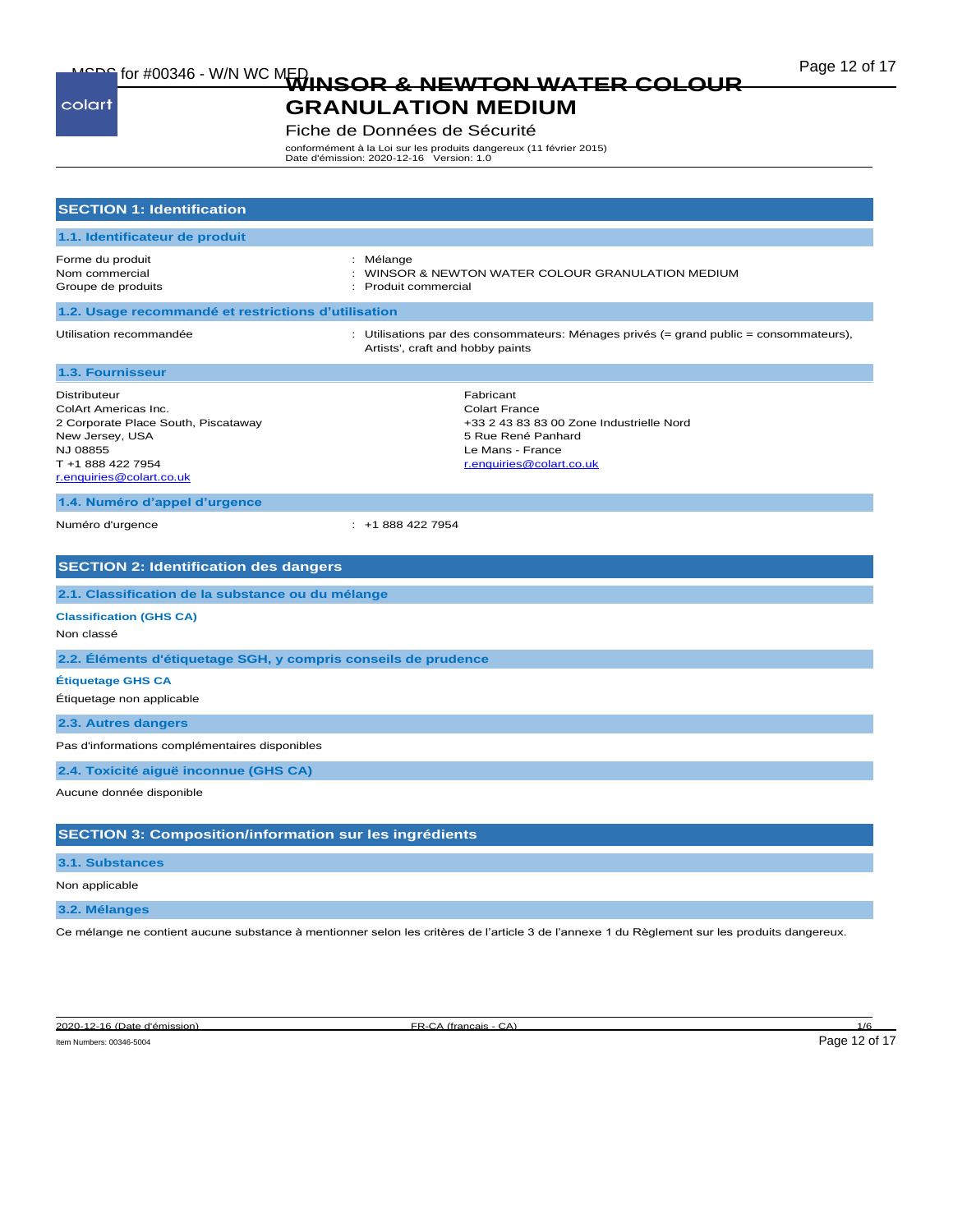# Page 13 of 17 Page 13 of 17<br>WINSOR & NEWTON WATER COLOUR GRANULATION MEDIUM

## Fiche de Données de Sécurité

conformément à la Loi sur les produits dangereux (11 février 2015)

| <b>SECTION 4: Premiers soins</b>                                                              |                                                                                                                                                                                                                                        |
|-----------------------------------------------------------------------------------------------|----------------------------------------------------------------------------------------------------------------------------------------------------------------------------------------------------------------------------------------|
| 4.1. Description des premiers secours                                                         |                                                                                                                                                                                                                                        |
| Premiers soins après inhalation<br>Premiers soins après contact avec la peau                  | : Permettre au sujet de respirer de l'air frais. Mettre la victime au repos.<br>Oter les vêtements touchés et laver les parties exposées de la peau au moyen d'un savon<br>÷<br>doux et d'eau, puis rincer à l'eau chaude.             |
| Premiers soins après contact oculaire                                                         | : Rincer immédiatement et abondamment à l'eau. Consulter un médecin si la douleur ou la<br>rougeur persistent.                                                                                                                         |
| Premiers soins après ingestion                                                                | : Rincer la bouche à l'eau. Dans tous les cas de doute, ou bien si des symptômes persistent,<br>faire appel à un médecin.                                                                                                              |
| Premiers soins général                                                                        | Ne jamais administrer quelque chose par la bouche à une personne inconsciente. En cas<br>de malaise consulter un médecin (si possible lui montrer l'étiquette).                                                                        |
| 4.2. Symptômes et effets les plus importants, aigus ou retardés                               |                                                                                                                                                                                                                                        |
| Symptômes/effets<br>Effets néfastes potentiels sur la santé humaine et<br>symptômes possibles | : Non considéré comme dangereux dans des conditions normales d'utilisation.<br>: Compte tenu des données disponibles, les critères de classification ne sont pas remplis.                                                              |
|                                                                                               | 4.3. Nécessité d'une prise en charge médicale immédiate ou d'un traitement spécial, si nécessaire                                                                                                                                      |
| Autre avis médical ou traitement                                                              | : Traitement symptomatique.                                                                                                                                                                                                            |
| SECTION 5: Mesures à prendre en cas d'incendie                                                |                                                                                                                                                                                                                                        |
| 5.1. Agents extincteurs appropriés                                                            |                                                                                                                                                                                                                                        |
| Moyens d'extinction appropriés                                                                | : Mousse. Poudre sèche. Dioxyde de carbone. Sable.                                                                                                                                                                                     |
| 5.2. Agents extincteurs inappropriés                                                          |                                                                                                                                                                                                                                        |
| Agents d'extinction non appropriés                                                            | : Ne pas utiliser un fort courant d'eau.                                                                                                                                                                                               |
| 5.3. Dangers spécifiques du produit dangereux                                                 |                                                                                                                                                                                                                                        |
| Danger d'incendie                                                                             | : Aucun risque d'incendie.                                                                                                                                                                                                             |
| 5.4. Equipements de protection spéciaux et précautions spéciales pour les pompiers            |                                                                                                                                                                                                                                        |
| Instructions de lutte contre l'incendie                                                       | : Refroidir les conteneurs exposés par pulvérisation ou brouillard d'eau. Soyez prudent lors<br>du combat de tout incendie de produits chimiques. Eviter que les eaux usées de lutte contre<br>l'incendie contaminent l'environnement. |
| Protection en cas d'incendie                                                                  | : Ne pas pénétrer dans la zone de feu sans équipement de protection, y compris une<br>protection respiratoire.                                                                                                                         |
| SECTION 6: Mesures à prendre en cas de déversement accidentel                                 |                                                                                                                                                                                                                                        |
| 6.1. Précautions individuelles, équipement de protection et procédures d'urgence              |                                                                                                                                                                                                                                        |
| Pas d'informations complémentaires disponibles                                                |                                                                                                                                                                                                                                        |
| 6.2. Méthodes et matériaux pour le confinement et le nettoyage                                |                                                                                                                                                                                                                                        |
| Procédés de nettoyage                                                                         | : Absorber le produit répandu aussi vite que possible au moyen de solides inertes tels que<br>l'argile ou la terre de diatomées. Recueillir le produit répandu. Stocker à l'écart des autres<br>matières.                              |

**6.3. Référence aux autres sections**

Pour plus d'informations, se reporter à la section 8 : "Contrôle de l'exposition-protection individuelle"

2020-12-16 (Date d'émission) FR-CA (français - CA) 2/6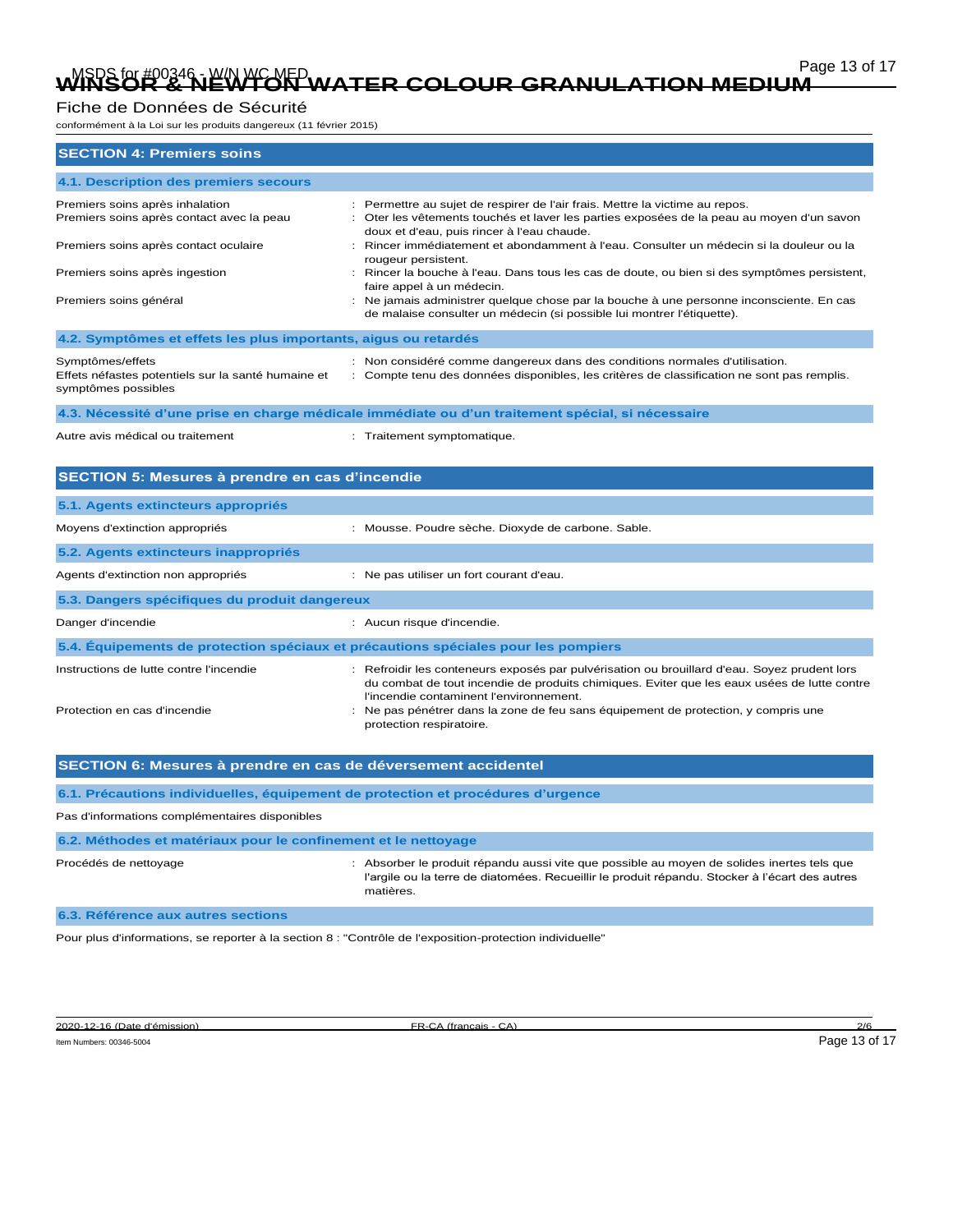# Page 14 of 17 Page 14 of 17 Marchen Colour Granulation Medium

# Fiche de Données de Sécurité

conformément à la Loi sur les produits dangereux (11 février 2015)

| <b>SECTION 7: Manutention et stockage</b>                                                                      |                                                                                                                                                                                                                                                        |  |
|----------------------------------------------------------------------------------------------------------------|--------------------------------------------------------------------------------------------------------------------------------------------------------------------------------------------------------------------------------------------------------|--|
| 7.1. Précautions à prendre pour une manipulation sans danger                                                   |                                                                                                                                                                                                                                                        |  |
| Précautions à prendre pour une manipulation sans<br>danger                                                     | : Se laver les mains et toute autre zone exposée avec un savon doux et de l'eau, avant de<br>manger, de boire, de fumer, et avant de quitter le travail. Assurer une bonne ventilation de<br>la zone de travail afin d'éviter la formation de vapeurs. |  |
| 7.2. Conditions nécessaires pour assurer la sécurité du stockage, tenant compte d'éventuelles incompatibilités |                                                                                                                                                                                                                                                        |  |
| Conditions de stockage                                                                                         | : Conserver uniquement dans le récipient d'origine dans un endroit frais et bien ventilé à<br>l'écart des : Rayons directs du soleil, Sources de chaleur. Garder les conteneurs fermés en<br>dehors de leur utilisation.                               |  |
| Produits incompatibles                                                                                         | : Bases fortes, Acides forts.                                                                                                                                                                                                                          |  |
| Matières incompatibles                                                                                         | : Sources d'inflammation. Rayons directs du soleil.                                                                                                                                                                                                    |  |
|                                                                                                                |                                                                                                                                                                                                                                                        |  |
| SECTION 8: Contrôles de l'exposition/protection individuelle                                                   |                                                                                                                                                                                                                                                        |  |

**8.1. Paramètres de contrôle**

Indications complémentaires : Aucune limite d'exposition n'existe pour ce produit

**8.2. Contrôles techniques appropriés**

Pas d'informations complémentaires disponibles

**8.3. Mesures de protection individuelle/équipements de protection individuelle**

| <b>Protection oculaire:</b>     |  |
|---------------------------------|--|
| Éviter le contact avec les yeux |  |

#### **Autres informations:**

Ne pas manger, ne pas boire et ne pas fumer pendant l'utilisation. Assurer une ventilation convenable.

| <b>SECTION 9: Propriétés physiques et chimiques</b>                      |                             |  |
|--------------------------------------------------------------------------|-----------------------------|--|
| 9.1. Informations sur les propriétés physiques et chimiques essentielles |                             |  |
| Etat physique                                                            | : Liquide                   |  |
| Apparence                                                                | : Aucune donnée disponible  |  |
| Couleur                                                                  | Incolore                    |  |
| Odeur                                                                    | inodore                     |  |
| Seuil olfactif                                                           | Aucune donnée disponible    |  |
| рH                                                                       | : 7 (Concentrated solution) |  |
| Vitesse d'évaporation relative (acétate de butyle=1)                     | : Aucune donnée disponible  |  |
| Vitesse d'évaporation relative (éther=1)                                 | : Aucune donnée disponible  |  |
| Point de fusion                                                          | : Aucune donnée disponible  |  |
| Point de congélation                                                     | : Aucune donnée disponible  |  |
| Point d'ébullition                                                       | > 100 @ 760 mm Hg           |  |
| Point d'éclair                                                           | : Aucune donnée disponible  |  |
| Température d'auto-inflammation                                          | : Aucune donnée disponible  |  |
| Température de décomposition                                             | Aucune donnée disponible    |  |
| Inflammabilité (solide, gaz)                                             | Ininflammable               |  |
| Pression de la vapeur                                                    | Aucune donnée disponible    |  |
| Densité relative de la vapeur à 20 °C                                    | Aucune donnée disponible    |  |
| Densité relative                                                         | 1,05                        |  |
| Solubilité                                                               | Miscible avec l'eau.        |  |
| Coefficient de partage n-octanol/eau (Log Pow)                           | Aucune donnée disponible    |  |
| Viscosité, cinématique                                                   | Aucune donnée disponible    |  |
| Limites d'explosivité                                                    | Aucune donnée disponible    |  |

2020-12-16 (Date d'émission) FR-CA (français - CA)

Item Numbers: 00346-5004 Page 14 of 17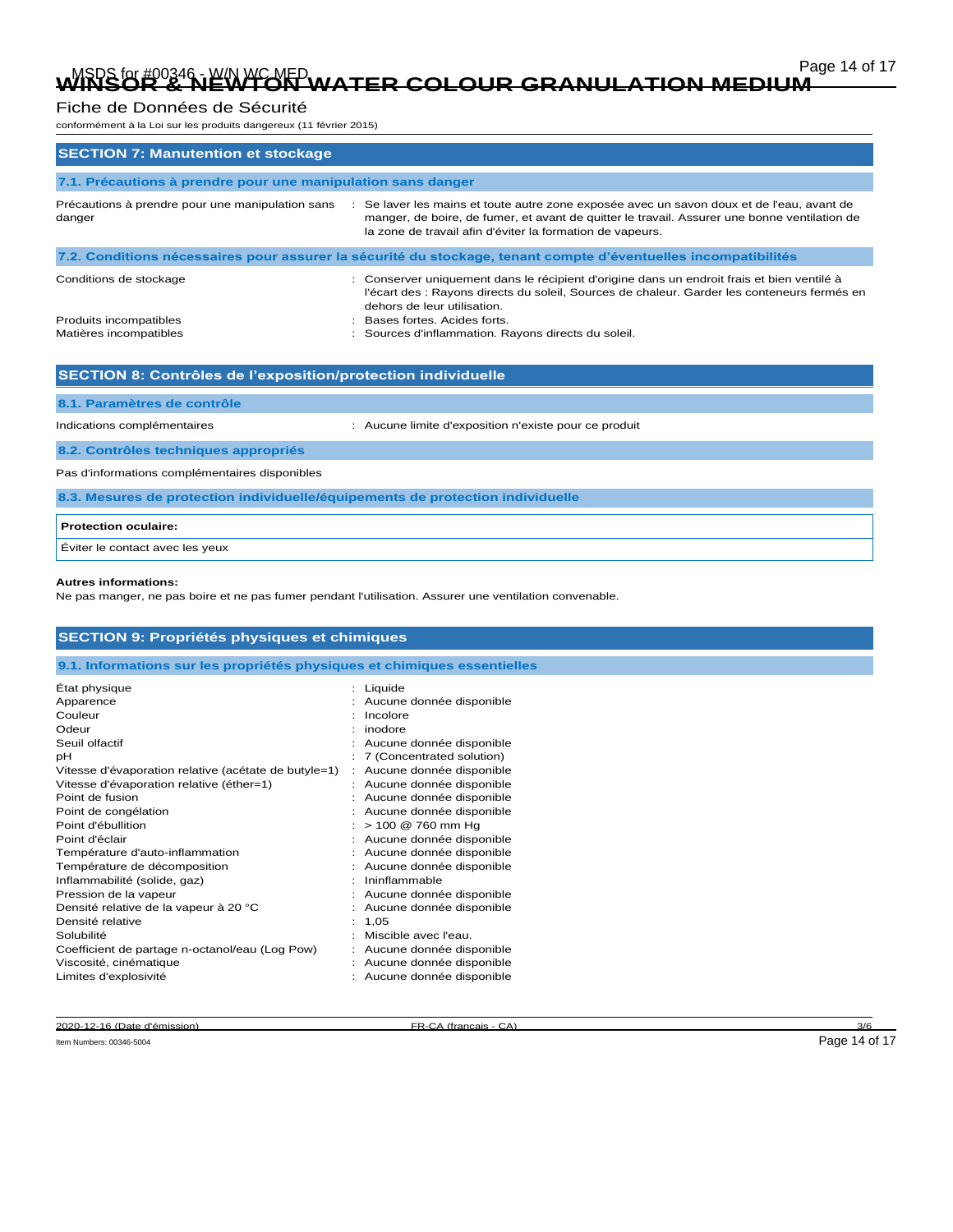# Page 15 of 17 Page 15 of 17<br>WINSOR & NEWTON WATER COLOUR GRANULATION MEDIUM

### Fiche de Données de Sécurité

conformément à la Loi sur les produits dangereux (11 février 2015)

### **9.2. Autres informations**

Pas d'informations complémentaires disponibles

| <b>SECTION 10: Stabilité et réactivité</b> |                                                                                                            |  |
|--------------------------------------------|------------------------------------------------------------------------------------------------------------|--|
| Réactivité                                 | : Le produit n'est pas réactif dans les conditions normales d'utilisation, de stockage et de<br>transport. |  |
| Stabilité chimique                         | : Stable à température ambiante et dans les conditions normales d'emploi.                                  |  |
| Possibilité de réactions dangereuses       | : Aucune en utilisation normale.                                                                           |  |
| Conditions à éviter                        | Rayons directs du soleil. Températures extrêmement élevées ou extrêmement basses.                          |  |
| Matières incompatibles                     | Acides forts. Bases fortes.                                                                                |  |
| Produits de décomposition dangereux        | Monoxyde de carbone. Dioxyde de carbone.                                                                   |  |
| Temps de durcissement:                     | Pas d'informations complémentaires disponibles                                                             |  |

## **SECTION 11: Données toxicologiques**

| 11.1. Informations sur les effets toxicologiques   |                                                                                            |  |
|----------------------------------------------------|--------------------------------------------------------------------------------------------|--|
|                                                    |                                                                                            |  |
| Toxicité Aiguë (voie orale)                        | : Non classé                                                                               |  |
| Toxicité Aiguë (voie cutanée)                      | : Non classé                                                                               |  |
| Toxicité aigüe (inhalation)                        | : Non classé                                                                               |  |
| Corrosion cutanée/irritation cutanée               | : Non classé                                                                               |  |
|                                                    | pH: 7 (Concentrated solution)                                                              |  |
| Lésions oculaires graves/irritation oculaire       | : Non classé                                                                               |  |
|                                                    | pH: 7 (Concentrated solution)                                                              |  |
| Sensibilisation respiratoire ou cutanée            | : Non classé                                                                               |  |
| Mutagénicité sur les cellules germinales           | : Non classé                                                                               |  |
| Cancérogénicité                                    | : Non classé                                                                               |  |
| Toxicité pour la reproduction                      | : Non classé                                                                               |  |
| Toxicité spécifique pour certains organes cibles   | : Non classé                                                                               |  |
| (exposition unique)                                |                                                                                            |  |
| Toxicité spécifique pour certains organes cibles   | : Non classé                                                                               |  |
| (exposition répétée)                               |                                                                                            |  |
| Danger par aspiration                              | : Non classé                                                                               |  |
| Effets néfastes potentiels sur la santé humaine et | : Compte tenu des données disponibles, les critères de classification ne sont pas remplis. |  |
| symptômes possibles                                |                                                                                            |  |
| Symptômes/effets                                   | : Non considéré comme dangereux dans des conditions normales d'utilisation.                |  |

# **SECTION 12: Données écologiques**

| 12.1. Toxicité                                                        |              |  |
|-----------------------------------------------------------------------|--------------|--|
| Dangers pour le milieu aquatique - danger aigu (à<br>court terme)     | : Non classé |  |
| Dangers pour le milieu aquatique - danger<br>chronique (à long-terme) | : Non classé |  |
| 12.2. Persistance et dégradabilité                                    |              |  |
| <b>WINSOR &amp; NEWTON WATER COLOUR GRANULATION MEDIUM</b>            |              |  |
| Persistance et dégradabilité                                          | Non établi.  |  |
| 12.3. Potentiel de bioaccumulation                                    |              |  |
| <b>WINSOR &amp; NEWTON WATER COLOUR GRANULATION MEDIUM</b>            |              |  |
| Potentiel de bioaccumulation                                          | Non établi.  |  |
|                                                                       |              |  |

2020-12-16 (Date d'émission) FR-CA (français - CA) 4/6 Item Numbers: 00346-5004 Page 15 of 17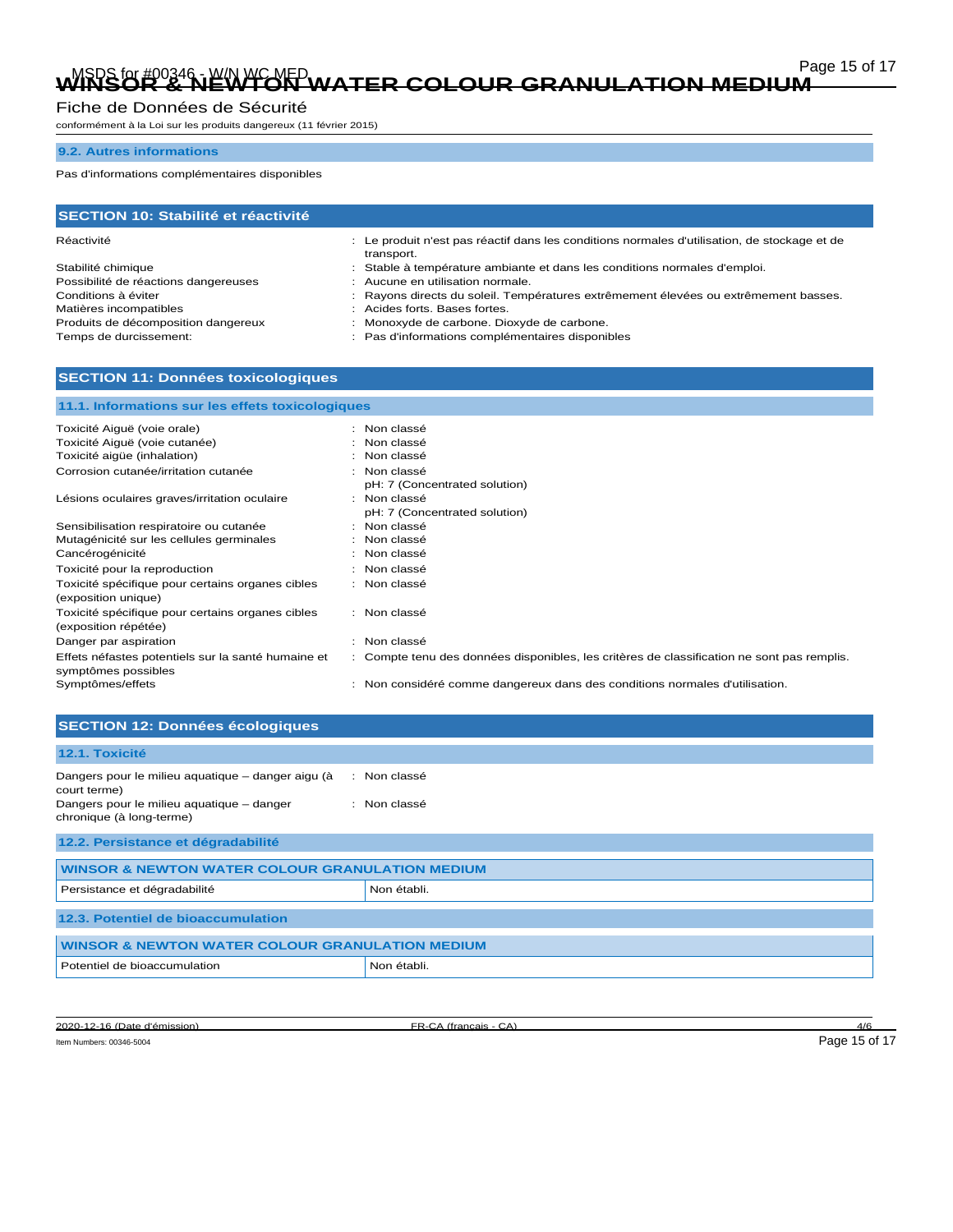# Page 16 of 17 Page 16 of 17 Marchen Colour Granulation Medium

# Fiche de Données de Sécurité

conformément à la Loi sur les produits dangereux (11 février 2015)

| Item Numbers: 00346-5004                                                                                                                                                                               | Page 16 of 17                                                                   |  |
|--------------------------------------------------------------------------------------------------------------------------------------------------------------------------------------------------------|---------------------------------------------------------------------------------|--|
| 2020-12-16 (Date d'émission)                                                                                                                                                                           | 5/6<br>FR-CA (francais - CA)                                                    |  |
| <b>DOT</b><br>Aucune donnée disponible                                                                                                                                                                 |                                                                                 |  |
| TDG<br>Aucune donnée disponible                                                                                                                                                                        |                                                                                 |  |
| 14.6. Précautions particulières à prendre par l'utilisateur                                                                                                                                            |                                                                                 |  |
| Autres informations                                                                                                                                                                                    | : Pas d'informations supplémentaires disponibles.                               |  |
| 14.5. Dangers pour l'environnement                                                                                                                                                                     |                                                                                 |  |
| Groupe d'emballage (IMDG)<br>Groupe d'emballage (IATA)                                                                                                                                                 | Non applicable<br>: Non applicable                                              |  |
| Groupe d'emballage (DOT)                                                                                                                                                                               | Non applicable                                                                  |  |
| Groupe d'emballage (TDG)                                                                                                                                                                               | Non applicable                                                                  |  |
| 14.4. Groupe d'emballage                                                                                                                                                                               |                                                                                 |  |
| <b>IATA</b><br>Classe(s) de danger pour le transport (IATA)                                                                                                                                            | : Non applicable                                                                |  |
| <b>IMDG</b><br>Classe(s) de danger pour le transport (IMDG)                                                                                                                                            | : Non applicable                                                                |  |
| DOT<br>Classe(s) de danger pour le transport (DOT)                                                                                                                                                     | : Non applicable                                                                |  |
| TDG<br>Transport hazard class(es) (TDG)                                                                                                                                                                | : Non applicable                                                                |  |
| 14.3. Classe(s) de danger pour le transport                                                                                                                                                            |                                                                                 |  |
| Désignation officielle pour le transport (TDG)<br>Désignation officielle pour le transport (DOT)<br>Désignation officielle pour le transport (IMDG)<br>Désignation officielle pour le transport (IATA) | : Non applicable<br>: Non applicable<br>: Non applicable<br>: Non applicable    |  |
| 14.2. Nom d'expédition des Nations unies                                                                                                                                                               |                                                                                 |  |
| Le produit n'est pas un produit dangereux selon les règlements applicables au transport                                                                                                                |                                                                                 |  |
| 14.1. Numéro ONU                                                                                                                                                                                       |                                                                                 |  |
| En conformité avec: TDG / DOT / IMDG / IATA                                                                                                                                                            |                                                                                 |  |
| <b>SECTION 14: Informations relatives au transport</b>                                                                                                                                                 |                                                                                 |  |
| Écologie - déchets                                                                                                                                                                                     | Éviter le rejet dans l'environnement.                                           |  |
| Recommandations pour le traitement du<br>produit/emballage                                                                                                                                             | : Eliminer conformément aux règlements de sécurité locaux/nationaux en vigueur. |  |
| 13.1. Méthodes d'élimination                                                                                                                                                                           |                                                                                 |  |
| <b>SECTION 13: Données sur l'élimination</b>                                                                                                                                                           |                                                                                 |  |
| Ozone<br>Autres informations                                                                                                                                                                           | : Non classé<br>: Éviter le rejet dans l'environnement.                         |  |
| 12.5. Autres effets néfastes                                                                                                                                                                           |                                                                                 |  |
| Pas d'informations complémentaires disponibles                                                                                                                                                         |                                                                                 |  |
| 12.4. Mobilité dans le sol                                                                                                                                                                             |                                                                                 |  |
|                                                                                                                                                                                                        |                                                                                 |  |